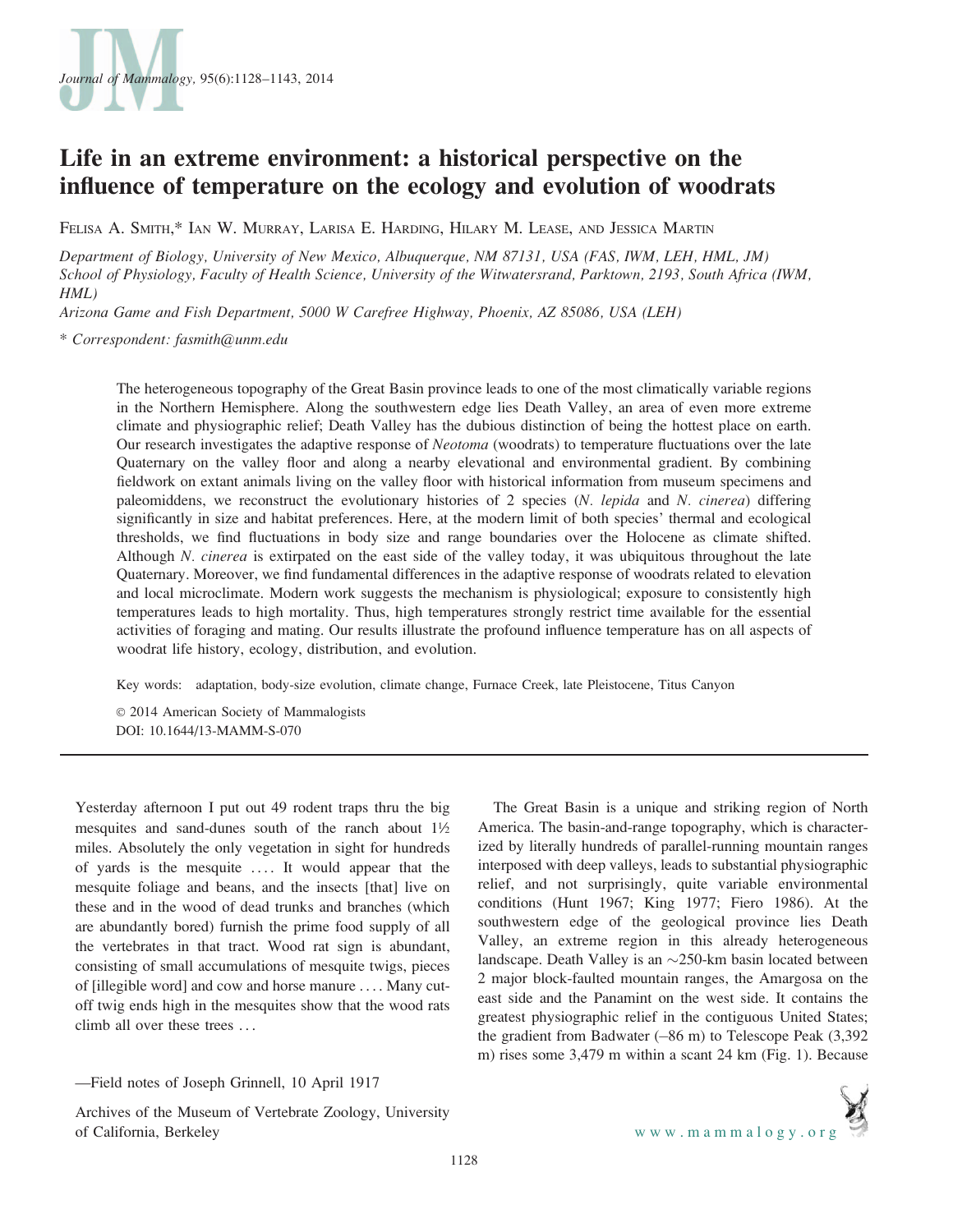

FIG. 1.—Location of study sites. a) Death Valley National Park, California. The park is situated in the southwestern edge of the Great Basin geological province and lies between the Panamint Mountains on the west, and the Amargosa Range on the east. b) Location of 2 study sites within the valley. Paleomiddens were collected during 2006, 2007, and 2009 along a 1,500-m elevational transect following Titus Canyon; livetrapping was conducted during 2003–2008 in mesquite thickets at Furnace Creek. c) Reconstruction of the Lake Manly lake system as it would have appeared during the Last Glacial Maximum (~21,000 years ago). Selected roads (lines) and towns (dots) are shown for context; arrows indicate direction of water flow. Note the location of the Furnace Creek and Titus Canyon study sites. Redrawn after United States Geological Survey image from Wikipedia Commons (http://en.wikipedia.org/wiki/File:Lake\_Manly\_system.png; National Park Service 2013). d) A composite elevational profile for 2 parallel due-west geographical transects. The transect in pink bisected the highpoint of the Panamint Mountains, Telescope Peak, as well as the low point in Death Valley, Badwater Basin (-86 m). The gray transect bisects just north of Titus Canyon. Elevational profiles were constructed using due-west paths created in Google Earth and were standardized for distance and elevational gain. The extreme topography leads to significant heterogeneity in habitats as well as climate.

of the extreme topography, Death Valley lies in a severe rain shadow, which coupled with below-sea-level elevation, contributes to a hyperarid climate. Indeed, Death Valley has the dubious distinction of being the hottest place on earth (El Fadli et al. 2013), with maximum temperatures regularly exceeding 50°C during the summer months (Western Regional Climate Center 2013).

Living in the hottest place on earth poses significant challenges to animals (Fig. 2). The intense heat is coupled with highly irregular annual precipitation averaging only 4.8 cm/year (Western Regional Climate Center 2012; Fig. 2). It is not just the extreme heat—temperatures of up to  $57^{\circ}$ C (134 $^{\circ}$ F) have been recorded in the shade (Roof and Callagan 2003) but also the duration of heat episodes. In 2001, for example, Death Valley experienced 154 consecutive days with temperatures at or above  $38^{\circ}$ C (100 $^{\circ}$ F—Western Regional Climate Center 2012). Such severe climatic occurrences are likely to become more common over the next few decades. The recent report by the Intergovernmental Panel on Climate Change (2012) on extreme events concluded: ''Models project substantial warming in temperature extremes by the end of the 21st century. It is virtually certain that increases in the frequency and magnitude of warm daily temperature extremes and decreases in cold extremes will occur in the 21st century at the global scale. It is very likely that the length, frequency, and/ or intensity of warm spells or heat waves will increase over most land areas. Based on the A1B and A2 emissions scenarios, a 1-in-20 year hottest day is likely to become a 1 in-2 year event by the end of the 21st century in most regions.'' In short, Death Valley is likely to become even more thermally challenging in upcoming decades.

Despite such harsh conditions, a number of vertebrates live on the valley floor, some 84 m below sea level. One of these is the desert woodrat (Neotoma lepida). This is surprising because, despite the species' common name, desert woodrats are not especially well adapted for desert life. Not only is N. lepida highly sensitive to environmental temperature with relatively low lethal upper temperatures of  $38-41^{\circ}$ C (Lee 1963; Brown 1968; Brown and Lee 1969; Smith et al. 1995; Smith and Charnov 2001), but it lacks specialized physiological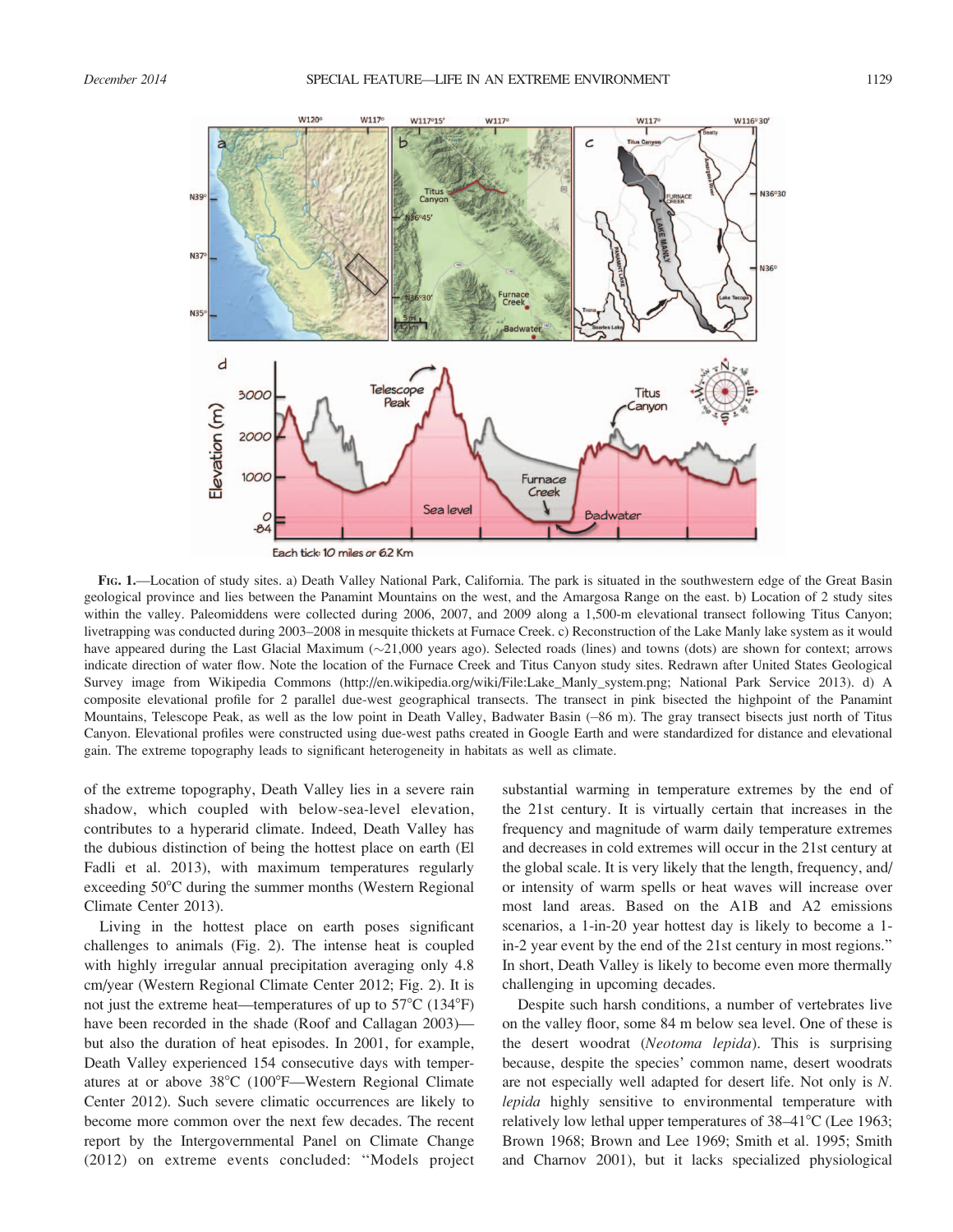

FIG. 2.—Death Valley. Looking across desert toward mountains, Death Valley National Monument, California, image taken by famed photographer Ansel Adams around 1941. This image was part of a series of photographs commissioned by the National Park Service in 1941. Ansel Adams was tasked with creating a photo mural for the headquarters of the Department of the Interior in Washington, D.C. The theme was ''nature as exemplified and protected in the U.S. National Parks.'' Sadly, World War II intervened and the project was never completed. Photograph courtesy of the National Archives and Records Administration. Note the unusual presence of water on the valley floor; both 1940 and 1941 (particularly the latter) were exceptional wet years with some of the highest recorded precipitation in the 100-year record. Rainfall was more than  $\sim$  50–75% above the long-term average (Western Regional Climate Center 2012).

adaptations to heat common in other desert-dwelling mammals. These include the inability to produce highly concentrated urine or estivate during unfavorable conditions as well as the lack of a countercurrent water recovery system in the nasal cavity (Schmidt-Nielsen and Schmidt-Nielsen 1950; Mac-Millen 1964; Tracy and Walsberg 2002). Moreover, woodrats depend on green vegetation for water (Schmidt-Nielsen 1964). Like humans, the survival of  $N$ . *lepida* in desert habitats is entirely dependent on its ability to construct ''houses.'' All species of woodrats build these—complex structures of locally gathered debris that can exceed several meters in height and diameter. Houses serve as important thermal refuges, ameliorating air temperature by as much as  $9^{\circ}C$  (Brown 1968); they also provide significant protection against predators (Vorhies 1945; Lee 1963; Brown 1968; Smith 1995). Yet, woodrats need to leave their homes to forage and mate and, consequently, are still exposed to above-lethal temperatures for months on end. Thus, the question remains—how and why did woodrats come to inhabit such an extreme environment?

Part of the answer lies in past history: Death Valley wasn't always such an inhospitable place. During the late Quaternary, pluvial Lake Manly covered much of the valley floor and contributed to a much more moderate climate (Fig. 1c). Even at the beginning of the Holocene ( $\sim$ 10,000 years ago), the lake

was 90 m deep (Li et al. 1996; Lowenstein et al. 1999). Many vertebrates colonized when the climate was milder, wetter, and more hospitable; both fossil and molecular evidence suggest that N. lepida on the valley floor dispersed into this region from southern California some 50,000–100,000 years ago (Patton and Álvarez-Castañeda 2005; Patton et al. 2008). Analysis of paleomidden data suggests that summers during the late Pleistocene were probably about 8-14°C cooler (Woodcock 1986; Koehler et al. 2005; Smith et al. 2009) and that juniper woodlands extended much lower in elevation than today. The immigration of the flora characteristic of the valley today (e.g., mesquite, creosote, and burrobush) only occurred after deglaciation at the terminal Pleistocene (12,000–10,000 years ago). With the evaporation of Lake Manly in the Holocene came dramatic shifts in temperature, aridity, and vegetation. Thus, the shift from the pluvial woodlands and cool semidesert to the modern hyperarid ecosystem is relatively recent; it was likely established only during the mid-Holocene (Wells and Woodcock 1985; Woodcock 1986; Spaulding et al. 1990).

Here we report on research investigating the trade-offs associated with living in the hottest place on Earth. Our work employs temporal windows of varying size and resolution and focuses on Neotoma, which are extant today in the area and also have a detailed historic record. By utilizing fieldwork,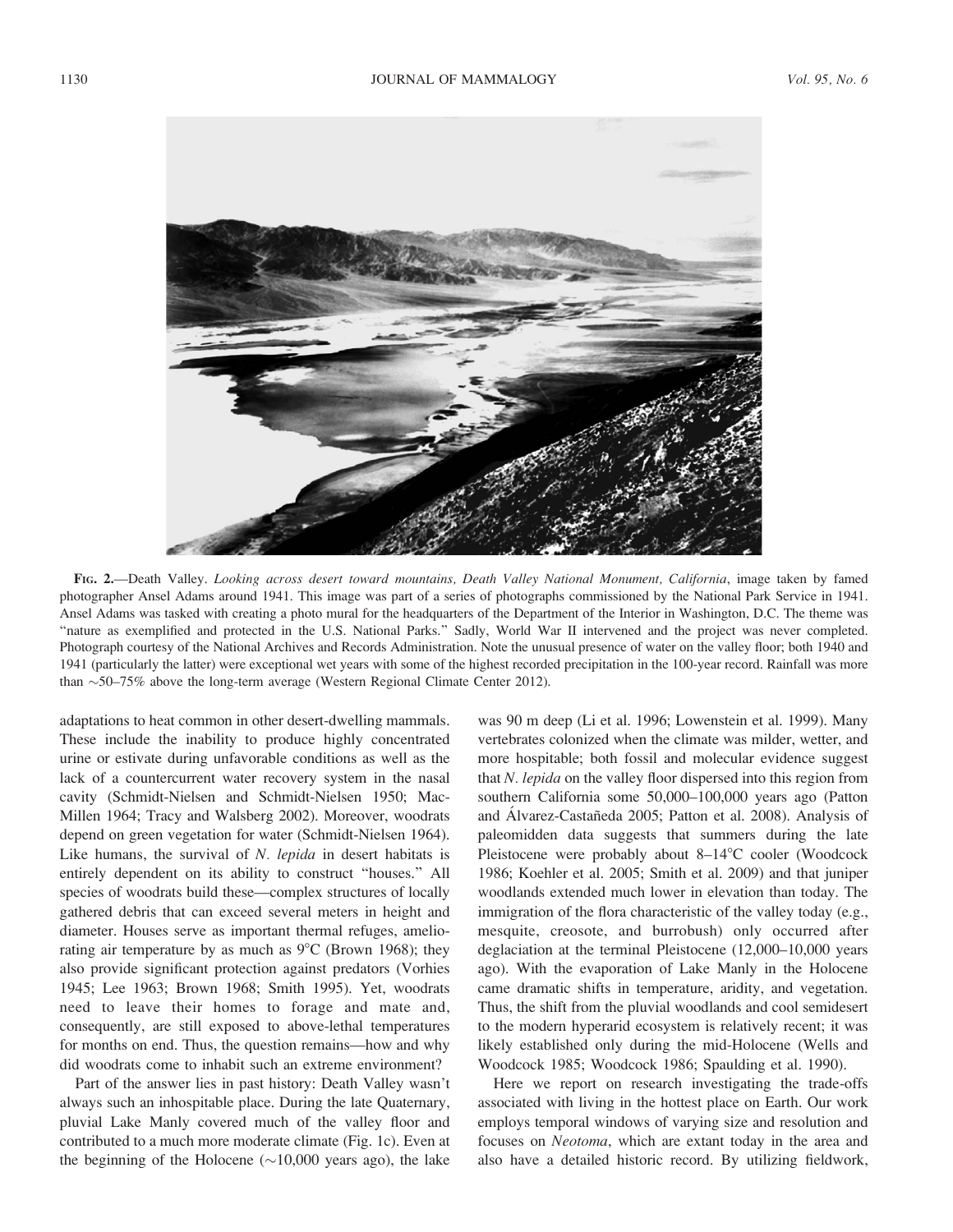museum specimens, and paleomiddens, we are able to integrate modern and historical perspectives to investigate the adaptive response of woodrats to temperature. Specifically, we address 2 main questions. First, how do desert woodrats on the valley floor cope with consistently lethal temperatures? What lifehistory or ecological trade-offs make such an existence possible? We address these questions with a series of field studies conducted from 2003 to 2008. Second, how did the climate shifts of the late Quaternary, which resulted in the establishment of the modern habitat, influence the distribution and evolution of woodrats in this region? To address this question, we employ a chronosequence of paleomiddens produced by 2 woodrat species differing in their habitat and physiological tolerances: desert woodrats (N. lepida) and bushy-tailed woodrats (N. cinerea). Paleomiddens were collected during 2006, 2007, and 2009 along an elevational transect in Titus Canyon, and they provide a highly resolved historical record extending some 32,000 years.

#### MATERIALS AND METHODS

#### Study Animals

Our work focuses on 2 species of woodrats: N. lepida, the desert woodrat, and N. cinerea, the bushy-tailed woodrat. Although both are found in Death Valley National Park, they differ significantly in body size and habitat preferences. N. cinerea is a large, montane-adapted species found on the west side of the valley in the Panamint Range at elevations of  $\sim$ 1,800 m to above tree line (Grinnell 1937; Smith 1997). N. lepida is a much smaller animal inhabiting desert and semidesert environments from the valley floor to  $\sim$ 1,800-m elevation on the mountain ranges surrounding the basin (Grinnell 1937; Verts and Carraway 2002). Areas of potential sympatry are restricted because of the marked differences in body size and habitat requirements; today sympatry is confined to a narrow band at  $\sim$ 1,800- to 2,000-m elevation on the west side of Death Valley (Smith et al. 2009; Fig. 1). Although N. cinerea is completely absent from mountainous regions on the east side of Death Valley today, earlier work confirmed its widespread occurrence down to about 1,000 m during the full glacial (Smith et al. 2009).

Woodrats are the poster child for Bergmann's rule, the ecogeographic principle relating body size and environmental temperature (Bergmann 1847; Mayr 1956; Brown and Lee 1969). Numerous studies have illustrated that the body mass of populations of woodrats closely tracks environmental temperatures over both time and space, although the response varies by species (Brown 1968; Brown and Lee 1969; Smith et al. 1995, 1998; Smith and Charnov 2001; Smith and Betancourt 2003, 2006). The underlying mechanism is likely primarily physiological; lethal temperature scales inversely with animal body mass (Brown 1968; Smith et al. 1995; Smith and Charnov 2001). Because body mass is highly heritable, much of this response is probably genetically based (Smith and Betancourt 2006).

Woodrats also are remarkable because of the historical record they archive. All species construct houses or dens of varying complexity containing 1 or more middens, or debris piles. Middens consist largely of plant fragments, copious fecal pellets, and other materials picked up by the animals, leading to their other common name, ''packrat.'' Because the animals urinate on the piles, in the arid desert southwest, materials quickly become embedded in desiccated, crystallized urine, which is often referred to as ''amberat'' because it has some of the same preservative qualities as amber. The documentary quality is high because the amberat leads to long-term preservation of organic materials, including DNA. Middens constructed in open habitat are generally not preserved because of exposure to climatic conditions. However, if sheltered in caves or deep rock crevices, deposits may persist for thousands of years; age can readily be determined by radiocarbon dating. Such paleomiddens provide valuable historical insights into ecology and evolutionary history. For example, examination of plant macrofossils has allowed reconstruction of the vegetation history of the southwestern United States over the late Quaternary (e.g., Wells and Jorgensen 1964; Wells and Berger 1967; Van Devender 1977; Van Devender and Spaulding 1979; Betancourt and Van Devender 1981; Betancourt et al. 1990, and references therein). Middens constructed by the 2 study species can be readily distinguished both by the large and nonoverlapping difference in fecal pellet size (Smith and Betancourt 2006) and by microscopic identification of the molars frequently incorporated within the samples.

The fossilized fecal pellets also yield valuable information. In earlier work, we established that a robust relationship exists between pellet width and woodrat body mass (Smith et al. 1995; Smith and Betancourt 2006). Because caves and mountain ranges may contain many distinct paleomiddens, each of which contains hundreds to thousands of fecal pellets, we can examine patterns of woodrat population body mass change over time (Smith et al. 1995; Smith and Betancourt 1998, 2003, 2006). Our most resolved chronosequences contain  $> 10-40$  radiocarbon-dated middens extending from the full glacial to present.

## Study Sites

Here we discuss 2 parallel studies: a paleomidden project conducted in the mountain ranges surrounding Death Valley and a mark–recapture project conducted on the valley floor. The paleomiddens discussed here were all collected from Titus Canyon (36°49'N, 117°08'W), a deep, narrow gorge cut into the steep face of the Grapevine Mountains (Amargosa Range) on the east side of Death Valley (Figs. 1b and 1d). Much of lower Titus Canyon is composed of Cambrian limestone deposited when Death Valley was submerged beneath tropical seas in the Paleozoic (Collier 1990). The canyon is quite narrow and the lower portions are composed of massive beds of dolomite and limestone with some tightly cemented limestone–dolomite breccia. The upper canyon  $(> 1,200-$ 1,400 m) tends to be characterized by massive cliffs of olivecolored conglomerate and tuffaceous sandstone. Paleomiddens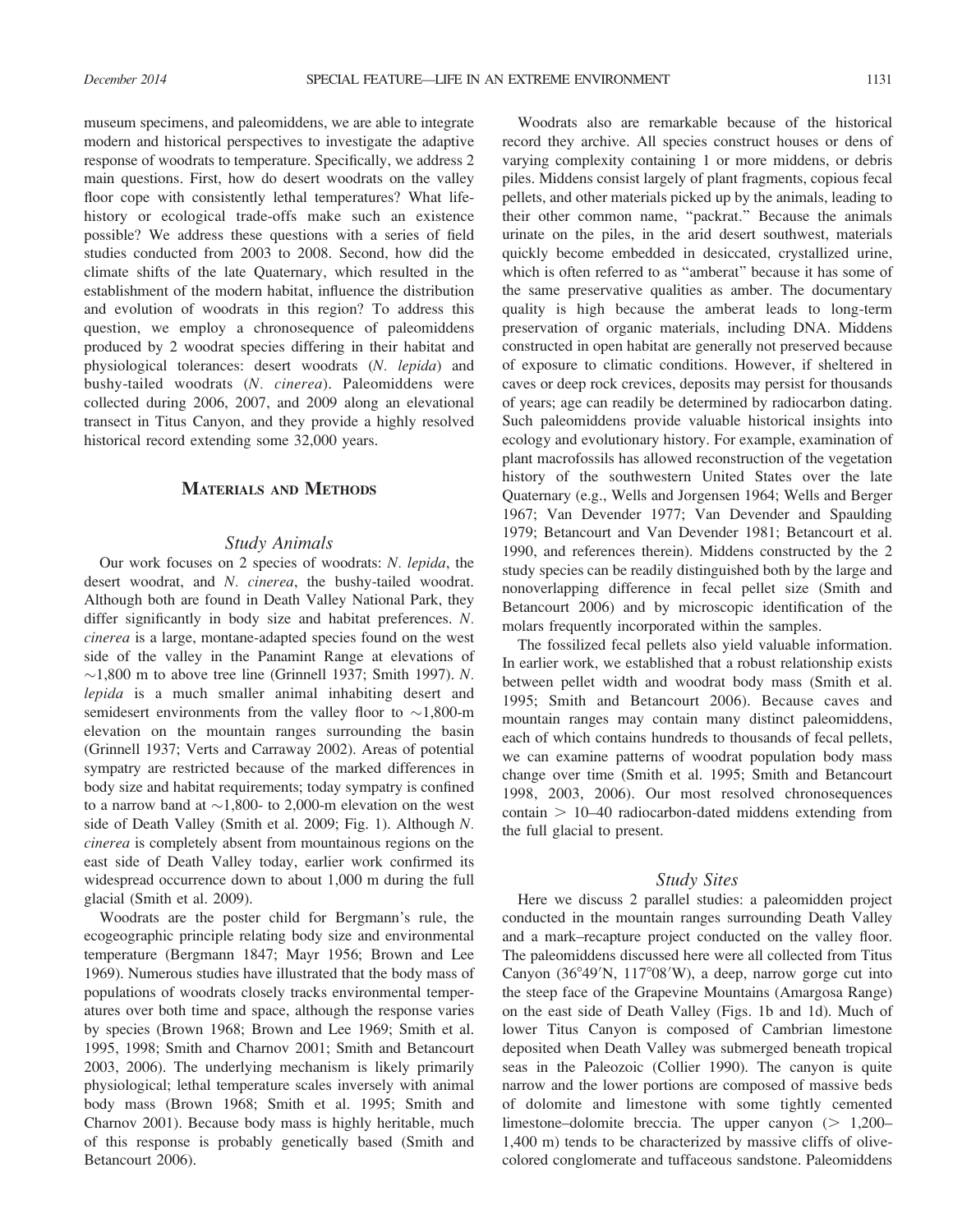were collected in 2006, 2007, and 2009, mostly from dolomite or limestone caves or crevices, and many had visible juniper on the surface indicating probable Pleistocene age. Modern vegetation in this area consists of Mormon tea (Ephedra viridis), creosote (Larrea tridentata), blackbrush (Coleogyne ramosissima), and other arid-adapted plants.

Our field site was located on the valley floor at an elevation of  $-77$  m (Figs. 1b and 1d). It was an  $\sim$ 10-ha plot of scattered honey mesquite (*Prosopis glandulosa*), located  $\sim$ 2 km northwest of the Furnace Creek Ranger Station (36°28'N,  $116^{\circ}52'$ W). The site is located between the base of a large alluvial fan extending from the Funeral Mountains to the east and a salt pan occupying  $\sim$  520 km<sup>2</sup> on the valley floor (Hunt et al. 1966). The extremely arid conditions lead to a complete lack of an herbaceous understory; P. glandulosa is almost the only vegetation ever present in the study area. The mesquite grows in long, linear ''rows,'' tracking the relatively shallow subsurface water. The mesquite is able to exist in this environment because of a massive central taproot, which can extend up to 53 m below the surface (Phillips 1963; Wilson et al. 2001). Desert woodrats (N. lepida) build their dens at the bases of the mesquite and rely solely on it for shelter, food, and water.

#### Furnace Creek Protocols

Animal trapping.—We identified 40 large mesquite ''complexes'' on our main site that were trapped approximately monthly from 2003 to 2008. We characterized these as complexes because the dense and almost impenetrable brush, coupled with the multitrunked mesquite, often made it difficult to determine how many individual plants or woodrat dens were in each. In each complex, we permanently wired 3–12 Sherman live traps (H. B. Sherman Traps, Inc., Tallahassee, Florida) to branches located 2–4 m up in the mesquite canopy. The number of traps was proportional to the complex size. The orientation of traps was necessitated by high coyote activity, which led to the swift loss of traps placed on the ground or lower in the branches of the mesquite. Runways and clipped vegetation clearly indicated that desert woodrats were using branches as transport and feeding locations. The site was visited monthly and trapped for 3 consecutive nights for a total of  $\sim$ 500 trap nights/month, or 19,500 trap nights over the duration of the study. Traps were baited with apple and during cooler months both oatmeal and insulating polyester batting were included. The extreme conditions required some modification to our trapping protocol during the summer months. From late May until September traps were not opened until 2220 h because of high temperature and traps were checked every 60 min or less; animals began dying from hyperthermia if forced to remain outside the den for longer periods.

Upon initial capture, we individually marked animals with numbered fingerling tags clipped onto each ear (model 1005-1; National Band and Tag Company, Newport, Kentucky). At each subsequent capture, we recorded mass, sex, and reproductive status, and assessed body condition or injuries.

We worked under supervision of the Animal Care and Use Committee of the University of New Mexico, and followed appropriate guidelines of the American Society of Mammalogists as outlined by Sikes et al. 2011 (protocol 08UNM073- TR-100489; National Park Service permit DEVA-2004-SCI-0031).

Characterization of activity.—To examine the influence of temperature on activity patterns, we attached miniature temperature data-loggers (Thermochron i-Buttons, model DS1921G; Dallas Semiconductor, San Jose, California) on a subset of adult *N*. *lepida* ( $n = 56$ ) in both 2006 and 2007. The i-Buttons were set to record at 15-min intervals and could record temperature for  $\sim$ 22 days before reaching storage capacity. The use of i-Buttons allowed us to passively record activity patterns of naturally behaving desert woodrats over extended periods of time. Because for most of the year the thermal environment outside the den was so much warmer than inside, we were able to determine where animals were by recorded temperature. Hence, we were able to characterize the onset and duration of foraging and other movements. Here, we focus on the activity patterns for the summer months. We computed the time spent outside the den and the number of activity bouts for each rat as a function of temperature. For further details of i-Button methodology, analysis, and results, see Murray and Smith (2012).

#### Historical Records

Death Valley has long been a source of interest to naturalists. C. Hart Merriam, Albert K. Fisher, and Vernon Bailey were all members of the Death Valley expedition of 1891, which spent almost 6 months exploring the region (Palmer 1891). They were followed by mammalogists such as Joseph Grinnell and Alden Miller, who trapped extensively along the basin and in the surrounding mountains (Grinnell 1937; Miller 1946; Fig. 2). We examined the adult desert woodrat specimens collected by these earlier naturalists and recorded measurements of body size (length exclusive of tail, and body mass, if provided). Specimens were stored at the National Museum of Natural History (Smithsonian), Museum of Vertebrate Zoology (University of California Berkeley), and the Museum of Southwestern Biology (University of New Mexico). Because of the steep environmental gradient, we restricted our analysis to N. lepida trapped at Badwater (-86 m), Furnace Creek (-77 m), or Triangle Springs (-13 m); the collection date spanned January 1891 to present. Body mass in woodrats is normally distributed and moreover, woodrats are sexually dimorphic. Thus, to obtain a reasonable approximation of population size, we further restricted our analysis to years where 9 or more specimens were recovered from a location (sample size varied between 9 and 46) and the sex ratio was approximately equivalent. We use length for the analyses presented here because it was reported for all animals. Length is significantly related to mammal body mass, with a 1% increase in length corresponding to an  $\sim$ 3% increase in mass (McMahon 1973; Smith 1992).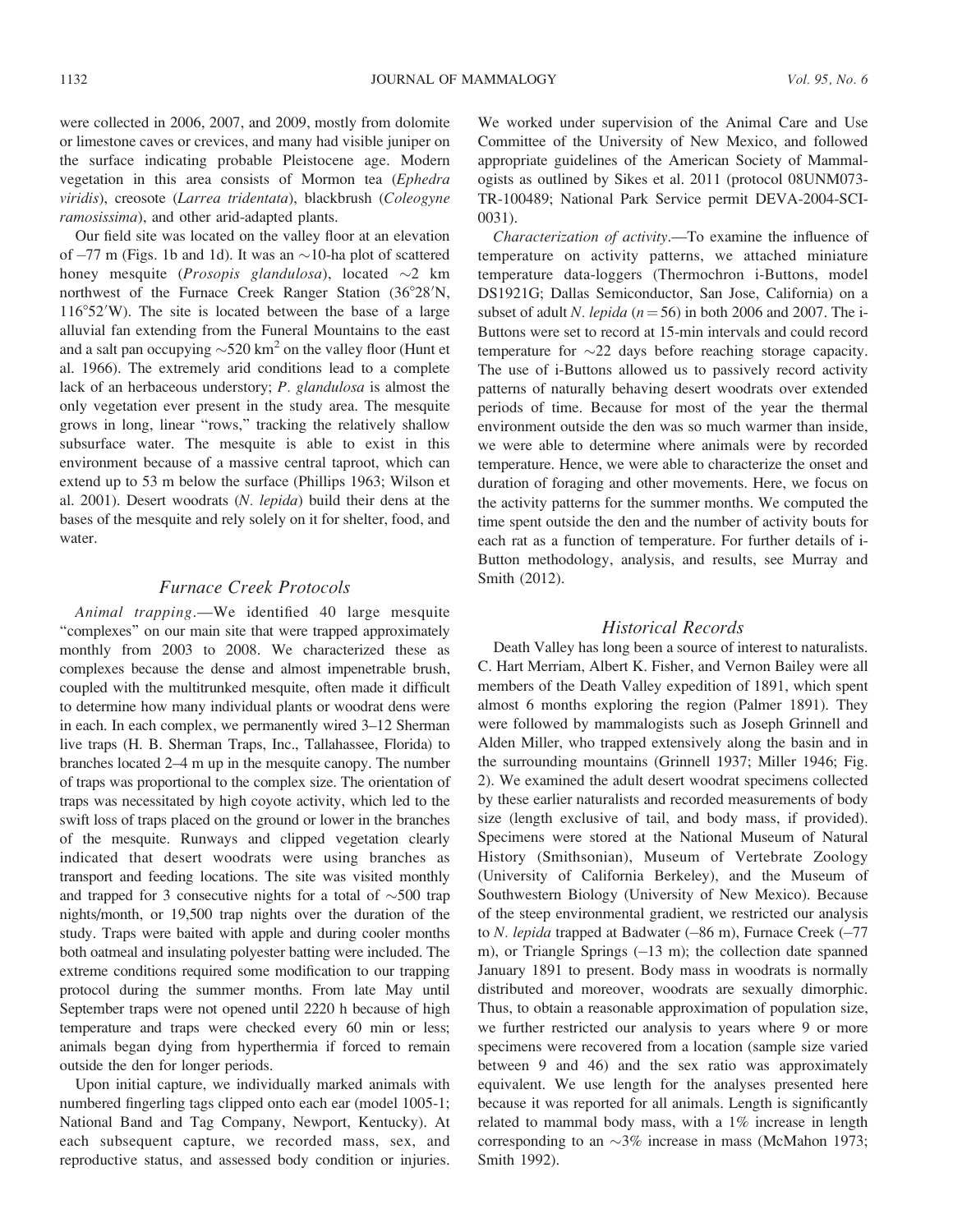### Paleomidden Analysis

Some 94 paleomiddens were collected in close proximity in 2006, 2007, and 2009 along a 1,500-m elevational transect spanning the mouth of Titus Canyon  $(\sim 200 \text{ m})$  to just below the ghost town of Leadville  $(\sim 1,700 \text{ m})$  through the Grapevine Mountains within the Amargosa Range (Fig. 1b). Details of the 72 paleomiddens we collected in 2006 and 2007 were reported in Smith et al. (2009). Paleomiddens were collected from recessed rock shelters or caves mostly within limestone formations; sites were georeferenced and permanently marked with metal tags. Middens were carefully cleaned in the field to remove surface contamination and to ensure that they represented a cohesive temporal sample. Most were produced by N. cinerea, although some younger Holocene middens were constructed by N. lepida.

In the laboratory, samples were cleaned further as necessary, weighed, and vouchers removed for pollen analyses and archival purposes. In general, processing followed the wellestablished methods of Spaulding et al. (1990). The bulk sample was disassociated by soaking in 14-liter buckets for 2– 14 days, and then power washed and wet-sieved to remove nonorganic debris. The remaining damp organic matter was dried at  $\sim 60^{\circ}$ C in a forced-draft oven for 1–2 days and then dry sieved through a series of standard 1-mm (No. 10) and 2-mm (No. 18) stainless steel mesh geological sieves. Each fraction was subsequently hand-sorted to remove fossil pellets from plant macrofossils and other matrix materials. A series of 32 middens was selected for radiocarbon dating based on their integrity, size, elevation, and visible surface macrofossils. Dates were determined on fecal pellets using a tandem accelerator mass spectrometer at the University of Arizona National Science Foundation Accelerator Facility. Radiocarbon ages were converted to calendar years (years before 1950) using the Fairbanks $0107'$  calibration curve (Fairbanks et al. 2005).

After processing, we measured the width of all intact fossil pellets greater than 4 mm (equivalent to an  $\sim$ 90-g animal) to the nearest 0.1 mm using digital calipers. Sample sizes were typically in the hundreds or thousands of pellets. The mean of the largest 20 was computed and body mass was estimated from this value. For further details on midden processing or validation studies see Smith and Betancourt (2006) or Smith et al. (2009).

## Climatic Records

We used 2 sources to characterize temperature for the Furnace Creek study site. First, we empirically recorded temperatures at a variety of heights within the mesquite canopy. We placed i-Buttons at 0.3 m and 2.0 m from the ground within several mesquite trees. These heights are biologically relevant because they represent the height of woodrat dens and the foraging trails of the rats, respectively. Second, we employed climate information both from the Western Regional Climate Center (2012) and a data set complied by Roof and Callagan (2003). From these sources we developed a record of daily and monthly maximum, minimum, and mean temperatures for the site.

Climatic data for the museum analysis also were obtained from the Western Regional Climate Center (2012). However, records extending back to the 1800s are rare and the record for Death Valley only extended to 1948. One of the few locations in the western United States that had detailed temperature information spanning  $> 120$  years was St. George, Utah. Because a robust relationship existed between St. George and Death Valley for the  $\sim$  50 years of overlapping records (slope = 0.912,  $P < 0.000$ ,  $r = 0.7$ ,  $df = 45$ ), we calculated deviations from the long-term mean for each and used the temperature anomalies in our analysis. Data from St. George were only used when anomalies for Death Valley were not available; the use of St. George throughout did not qualitatively change the results of our analysis. Calculated body mass (or length) for Death Valley desert woodrats was compared with mean January and July temperatures; these represent the coolest and warmest months in the Northern Hemisphere, respectively.

Regional paleoclimatic data did not extend far enough back in time, nor were they of sufficient resolution, for us to compare directly with woodrat body mass as calculated from paleomiddens. Thus, we employed several ice core records that estimate temperature from oxygen isotopes trapped within air bubbles. We did not use actual temperatures, but rather anomalies or deviations from modern temperatures at the site. We used both the EPICA (European Project for Ice Coring in Antarctica) and GISP2 (Greenland Ice Sheet Project) records, which are located in the Southern Hemisphere and Northern Hemisphere, respectively (Dahl-Jensen et al. 1998; Jouzel et al. 2007). The EPICA record, in particular, is quite highly resolved and spans some 800,000 years with almost decadal resolution (Jouzel et al. 2007). To determine the mean temperature anomalies during the deposition interval of a midden, we averaged all values falling  $\pm$  50 years of the calendar date of the paleomidden. Although use of a global temperature necessarily smooths out important regional fluctuations, it does provide a conservative and long-term record of temperature over the late Quaternary.

#### Statistical Analyses

We used SPSS version 20 and ProFit version 6.2.8 statistical software (QuantumSoft 2010; IBM Corporation 2011) for all analyses. To examine the influence of temperature on woodrat body size, regressions were conducted using various temperature metrics. For the paleomiddens, we used a 100-year annual anomaly from modern temperature, for the historical records, we used mean January and July temperature anomalies from the long-term average  $($  > 50 years), and for the modern study, we employed mean, mean maximum, and mean minimum January and July temperatures. These represent the coldest and hottest months in the Western Hemisphere, respectively. When possible, analyses were conducted separately for males and females as well as a pooled sample. It is not possible to differentiate between the sexes for paleomiddens. Analyses of variance, linear mixed-effects models, and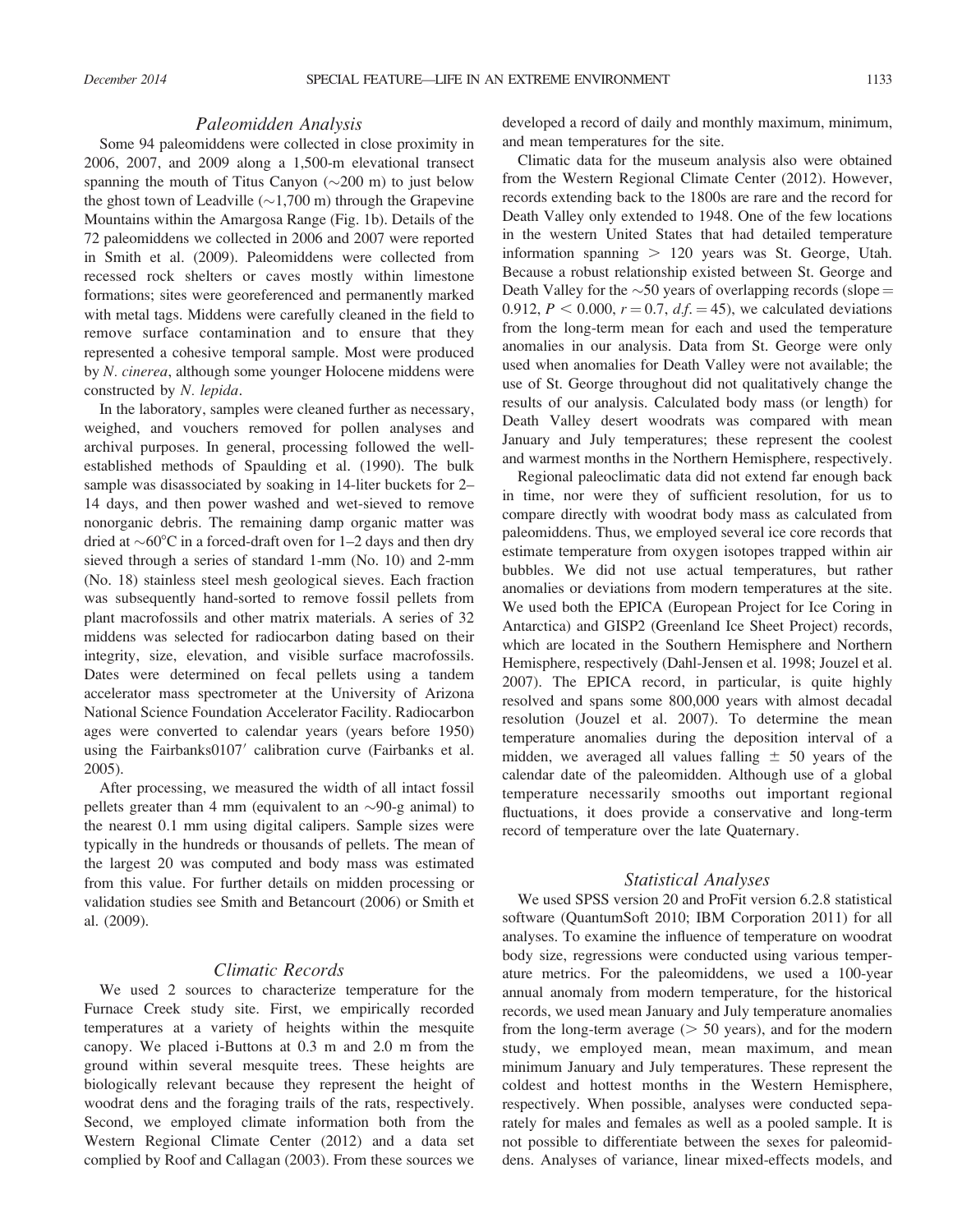

FIG. 3.—Variation in adult woodrat body size over various timescales. a) Box plot of body mass of female woodrats (Neotoma lepida) from Furnace Creek (2003–2008); data generally represent a 4-year average. Also plotted is the mean monthly temperature over the period of record. Error bars represent 95% confidence intervals. b) Median mass of the Furnace Creek population from 2003 to 2008 (gray histogram). Also plotted are mean (closed circles) and maximum (open circles) temperature for each month. Note that mean maximum temperature exceeds 41°C for 3–4 months every year. c) Mean body length of museum specimens of N. lepida collected at various low-elevation sites on the valley floor from 1891 to 2008. Each datum represents the average of 9 to  $> 40$  individuals; males (open squares) and females (open circles with dots) are plotted separately. Woodrat body mass scales as the cube of length, so fluctuations represent considerable differences in mass. Values are plotted with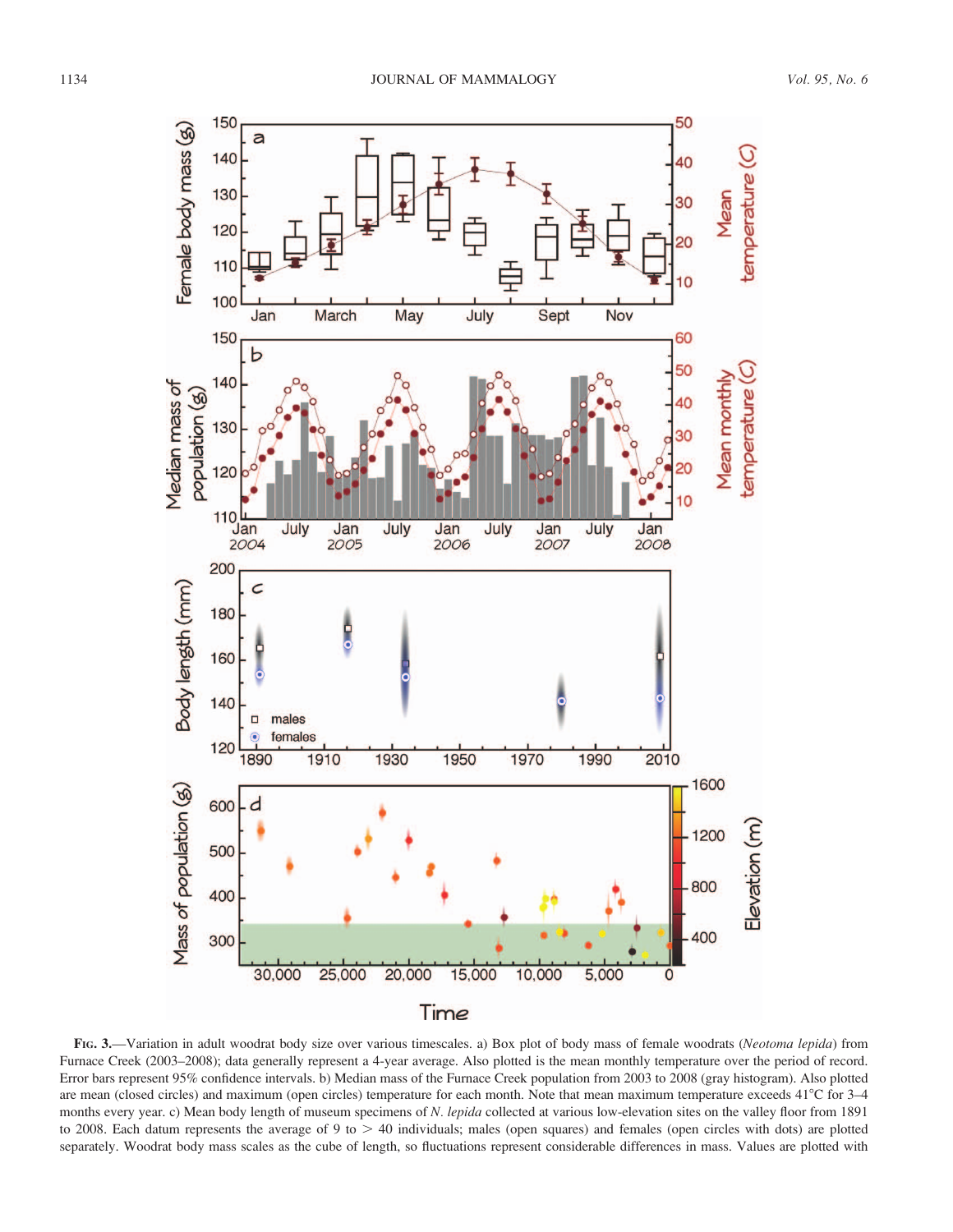

FIG. 4.—Influence of environmental temperature on woodrats at various scales. a) Influence of temperature on activity levels of female desert woodrats (Neotoma lepida) at Furnace Creek during the summer. Bins represent biologically relevant temperature thresholds for woodrats; TNZ is the thermal neutral zone (see text for details). b) Influence of temperature on activity levels of male desert woodrats at Furnace Creek during the summer. Because the response is more heterogeneous than for females, data are presented for individual males. c) Median female body mass of woodrats at Furnace Creek during the summer months. Temperature is mean for the previous month. Equation of line (with standard error of the estimate):  $y = -2.1 \, (\pm 0.70)x + 195.2 \, (\pm 26.62); \, df = 5, r = 0.832, P < 0.04$ . d) Body length of museum specimens of N. lepida (Fig. 3b) plotted against winter temperature anomalies. Patterns were stronger for females than for males, and for winter over summer anomalies (Table 1). Anomalies represent deviations from the long-term ( $> 50$  years) record. Equation of line (with standard error):  $y = -7.25 \ ( \pm 0.49)x + 144.35 \ ( \pm 0.49)x$ 0.817);  $d.f. = 4$ ,  $r = 0.995$ ,  $P < 0.005$ . E) Body mass of population of N. cinerea from Titus Canyon plotted against 100-year averaged temperature anomalies centered on the age of the paleomidden. Equation of line (with standard error of the estimate):  $y = -0.01$  ( $\pm$  0.002)x + 1.11 ( $\pm$  0.011);  $df = 33, r = 0.602, P < 0.0001.$ 

chi-square goodness-of-fit tests were conducted to examine survivorship and activity patterns. Statistical treatment and analysis and results of i-Button records are fully described in Murray and Smith (2012).

### **RESULTS**

At all temporal and spatial scales, we found significant relationships between adult woodrat body mass and environmental temperature (Figs. 3 and 4; Table 1). Below we discuss

 $\leftarrow$ 

these results from a hierarchical framework ranging from a local, short-term perspective to a regional, long-term one.

# Furnace Creek

Animal trapping.—Over the course of the study, we trapped 521 desert woodrats at Furnace Creek, 80.8% of which were adults. The sex ratio was approximately equal  $(n=278$  females, n  $=$  243 males). Animals exhibited high site fidelity, with the vast majority of adult captures ( $> 85\%$ ) at the same or the adjacent mesquite complex and often even at the same trap (H. M. Lease,

<sup>95%</sup> confidence interval clouds. d) Chronosequence for paleomiddens recovered from Titus Canyon. Time is shown in calibrated calendar years before present (1950). The record extends some 32,000 years; the Last Glacial Maximum (LGM) was 21,000 calendar years ago. Body mass was estimated from the mean of the 20 largest fossil fecal pellets measured in each midden (see text for details). Values are plotted with 95% confidence interval clouds in both directions; if not visible, error is less than the size of the datum. Elevation of the midden is represented by color. The shaded area represents the range of maximum body mass of desert woodrats (N. lepida). Note the extremely large body mass of the population during the LGM.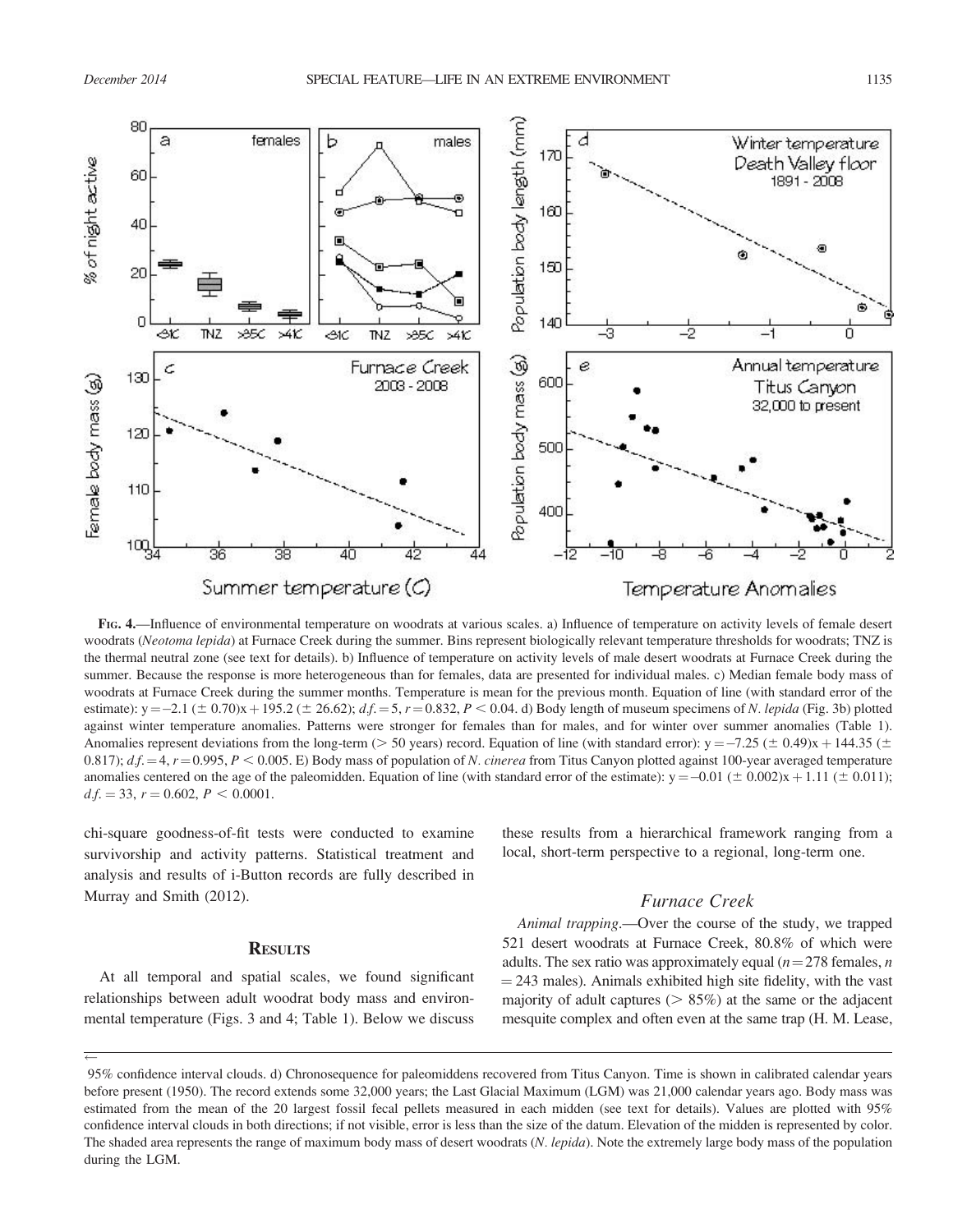| Location     | Species                      | Age range        | Elevational range (m)          | Metric               | Temperature metrics<br>examined | Most predictive                                                    | Comment <sup>a</sup>                            |
|--------------|------------------------------|------------------|--------------------------------|----------------------|---------------------------------|--------------------------------------------------------------------|-------------------------------------------------|
| Titus Canyon | Neotoma lepida and           | 33,000 to modern | to > 1,600<br>298 <sub>1</sub> | Fossil fecal pellets | Mean annual temperature         | Annual, $r = 0.602$ , $P <$                                        | Unable to discriminate                          |
|              | Neotoma cinerea              |                  |                                |                      |                                 | $0.001, d.f. = 33$                                                 | females, or between winter<br>between males and |
|              |                              |                  |                                |                      |                                 |                                                                    | and summer                                      |
|              | Furnace Creek Neotoma lepida | 1891-2007        | $-54$                          | Body length of       | Winter and summer               | Winter temperature, $r =$                                          | Females $>>$ males                              |
|              |                              |                  |                                | museum specimens     | temperatures                    | $0.995, P < 0.005, d.f. = 3$                                       | $W$ inter $>$ summer                            |
|              |                              |                  |                                |                      |                                 | (females); $r = 0.822$ , $P >$<br>$0.17, d.f. = 3 \text{ (males)}$ |                                                 |
|              | Furnace Creek Neotoma lepida | 2003-2007        | $-54$                          | Body mass            | Winter and summer               | Summer temperature, $r =$                                          | Females $>>$ males                              |
|              |                              |                  |                                |                      | temperatures                    | 5<br>$0.832, P < 0.04, df =$                                       | Summer $>>$ winter                              |
|              |                              |                  |                                |                      |                                 | (females); winter, $r =$                                           |                                                 |
|              |                              |                  |                                |                      |                                 | $0.657, P > 0.15, df = 5$                                          |                                                 |
|              | Furnace Creek Neotoma lepida | Seasonal         | $-54$                          | Mortality            | Winter and summer               | Mortality highest in summer                                        | Females $\geq$ males                            |
|              |                              |                  |                                |                      | temperatures                    | months, $P < 0.000, d.f. =$                                        | Summer $>>$ winter                              |
|              |                              |                  |                                |                      |                                 | 9 (females); $P \leq 0.01$ , $d.f$ .                               |                                                 |
|              |                              |                  |                                |                      |                                 | $= 9$ (males)                                                      |                                                 |
|              | Furnace Creek Neotoma lepida | Daily            | $-54$                          | Activity             | Winter and summer               | ${\sim}50\%$ reduction in activity                                 | Both sexes reduce activity                      |
|              |                              |                  |                                |                      | temperatures                    | of both sexes in summer                                            | severely with increasing                        |
|              |                              |                  |                                |                      |                                 | months; females active                                             | temperature but female                          |
|              |                              |                  |                                |                      |                                 | $\sim$ 50% less than males,                                        | activity impacted $\geq$                        |
|              |                              |                  |                                |                      |                                 | $F_{1,15.9} = 5.2, P < 0.04$                                       | male activity                                   |

TABLE 1.-The influence of temperature on woodrats in Death Valley, California. TABLE 1.—The influence of temperature on woodrats in Death Valley, California.

 $^{\rm a}$  Strength of interactions. Strength of interactions.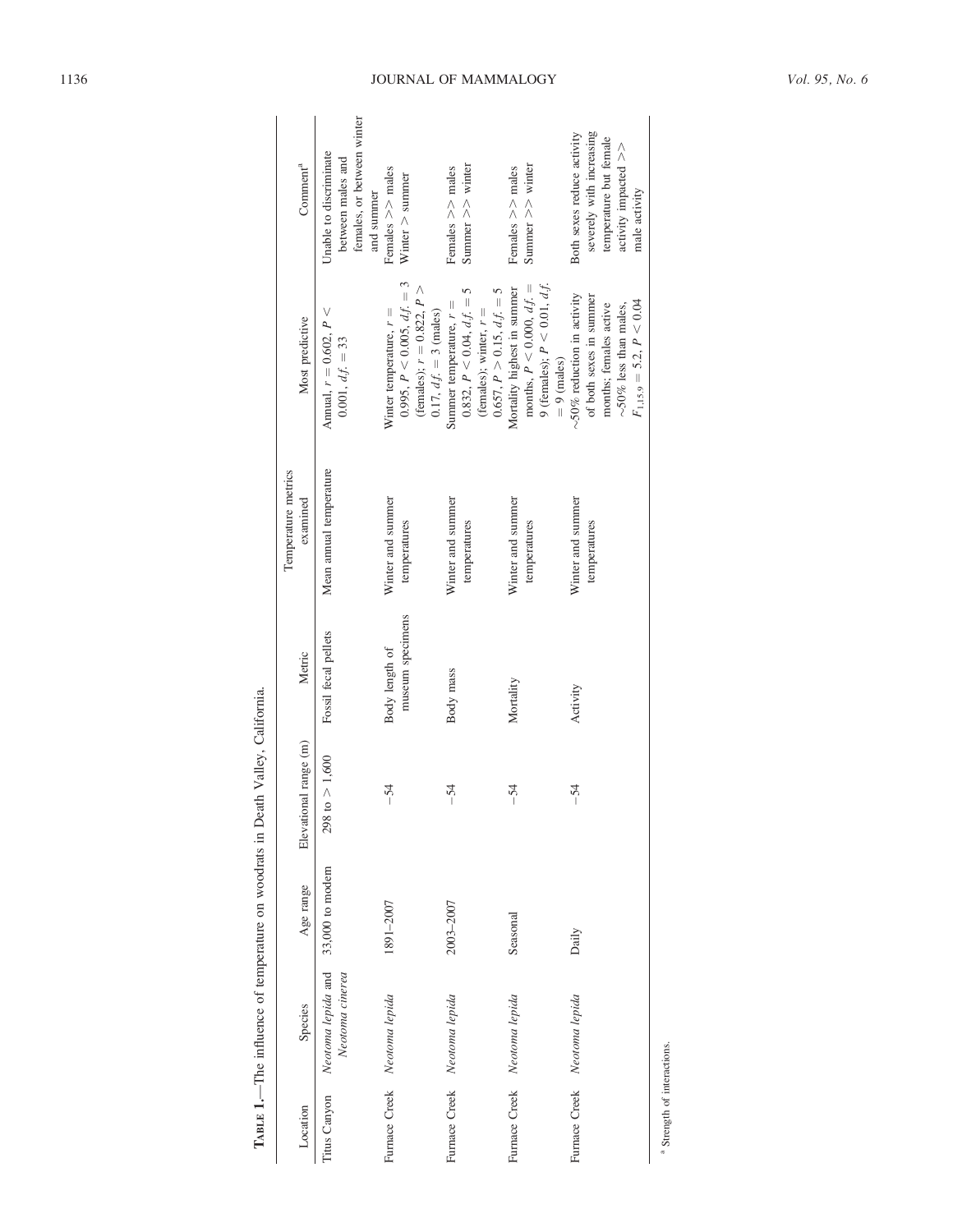

FIG. 5.—Thermal record for a desert woodrat (Neotoma lepida) at Furnace Creek in June 2007. The temperature trace represents a 24-h record of ambient temperature (30 cm aboveground in the shade of the mesquite canopy) versus that experienced by a male N. lepida. Filled circles represent external temperature; filled diamonds, the woodrat record. Both temperature records were recorded by i-Buttons. The woodrat spent the hot, diurnal period from 0530 to 2130 h in the den within a fairly narrow zone  $(32-34^{\circ}C)$ . Once external temperature dropped below upper lethal temperature  $(\sim41^{\circ}C)$  in the evening, he emerged to begin foraging and other nocturnal activities. This is clearly evident in the abrupt increase in his record at around 2130 h. The well-demarcated temperature shifts during the evening allowed the characterization of nocturnal activity. Note that temperature outside the den in the mesquite canopy reached  $\sim$ 55°C at  $\sim$ 1730 h; this was more than 20°C higher than the temperature to which the male woodrat was exposed.

pers. obs.). The extremely high site fidelity, which was confirmed by radiotelemetry studies indicating little movement between complexes (I. W. Murray, pers. obs.), allowed us to quantify persistence and survivorship based on trapping records. Because animals did not move, individuals not trapped for 2 consecutive months were presumed dead. Survivorship of adult woodrats was highly skewed and not significantly different between females and males ( $\bar{X} \pm SD$ : 146.8  $\pm$  187.9 days, n = 274; versus 117.4  $\pm$  171.9 days, n = 238, respectively). Mortality was significantly skewed throughout the year for both adult males and females, with survivorship lowest in the warm summer months (chisquare goodness-of-fit test: females,  $P \le 0.000$ ,  $d.f. = 9$ ; males, P  $< 0.01, d.f. = 11$ ). Some 25.9% of females and 27.5% of males died during July and August; these values increased to 38.2% and 33.6%, respectively, if June also was included. Juveniles entered the population from March to September, with the vast majority in April and May. Survivorship of juveniles could not be quantified because natal dispersal off the 10-ha site could not be disentangled from mortality.

We found consistent relationships in all years between body mass and temperature (Figs. 3 and 4). The mass of the adults in the population fluctuated over the course of the year, with smaller animals present in the summer and larger animals in the winter and spring (Figs. 3a and 3b). Although part of the pattern reflected the increased mass accompanying reproductive activity, much of it reflected actual turnover of individuals within the population. The influence of summer temperature extremes was particularly striking; there was a dramatic decrease in body size of the adult population every year in the trapping session after temperatures approaching lethal  $(\sim 41^{\circ}$ C) had been experienced (Fig. 3b). The influence of temperature on body mass was especially strong for females (Fig. 4), whose smaller body mass and greater energetic requirements required daily foraging.

Dens ameliorate temperature much more than previously reported (Vorhies 1945; Lee 1963; Brown 1968). Earlier work had suggested a maximum thermal buffering of about  $9.1^{\circ}$ C for dens located deep within rock crevices and only 4.8°C for those located within mesquite or juniper (Brown 1968). At Furnace Creek we found as much as a  $15-20^{\circ}$ C differential between the den and ambient temperature within the mesquite thicket (Fig. 5). Because the National Park Service was unwilling to allow us to deconstruct dens on the archeologically sensitive site, we were unable to characterize the internal structure or the extent of subterranean chambers. However, the large trunk diameter and overall massive size of the honey mesquite at Furnace Creek indicated that they clearly were very old; studies suggest that mesquite can live up to 200 years (Wilson et al. 2001). They were likely the same trees trapped by mammalogists in the late 1800s–early 1900s (Palmer 1891; Grinnell 1937). Moreover, the dens were quite large, suggesting ongoing construction and use by sequential generations of woodrats.

Characterization of activity.—As reported in Murray and Smith (2012), the i-Buttons yielded 468 individual 24-h records from 14 adult desert woodrats (10 males and 4 females), for a total of  $> 44,000$  individual readings. Each was assigned to a relative measure of daytime temperature intensity, which reflected degree of thermal stress based on biologically relevant benchmarks for woodrats (Lee 1963; Brown 1968; Nelson and Yousef 1979). These were: low (below the thermal neutral zone,  $<$  31°C), medium (within the thermal neutral zone, 31–35°C), high (above the thermal neutral zone,  $> 35^{\circ}$ C < 41°C), and severe (above lethal,  $\geq 41^{\circ}$ C). The onset of nocturnal activity was defined as an abrupt deviation from the baseline diurnal den temperature, and was clearly discernible in our records (Fig. 5).

The main results as reported in Murray and Smith (2012) were: 1) woodrats do not begin nightly foraging activities until temperature dropped below lethal  $(\sim 41^{\circ}C;$  Fig. 5); 2) males emerged from the den significantly earlier than did females  $(59.5 \pm 6.7 \text{ min after sunset versus } 95.3 \pm SD11.3 \text{ min for }$ females); and 3) as daily temperatures increased over the summer, all animals exhibited a precipitous decline in nightly activity with fewer bouts of shorter duration (e.g., 251.4  $\pm$ 29.1 min under low temperatures versus  $142.4 \pm 28.4$  min under extreme temperatures; Figs. 4a and 4b). The decrease in activity with increasing temperature persisted even after accounting for seasonal differences in day length; 4) the difference in overall activity following low-temperature and severe-temperature days was especially notable  $(40.1\% \pm$ 5.4% versus  $23.9\% \pm 5.2\%$ ; and 5) at any specific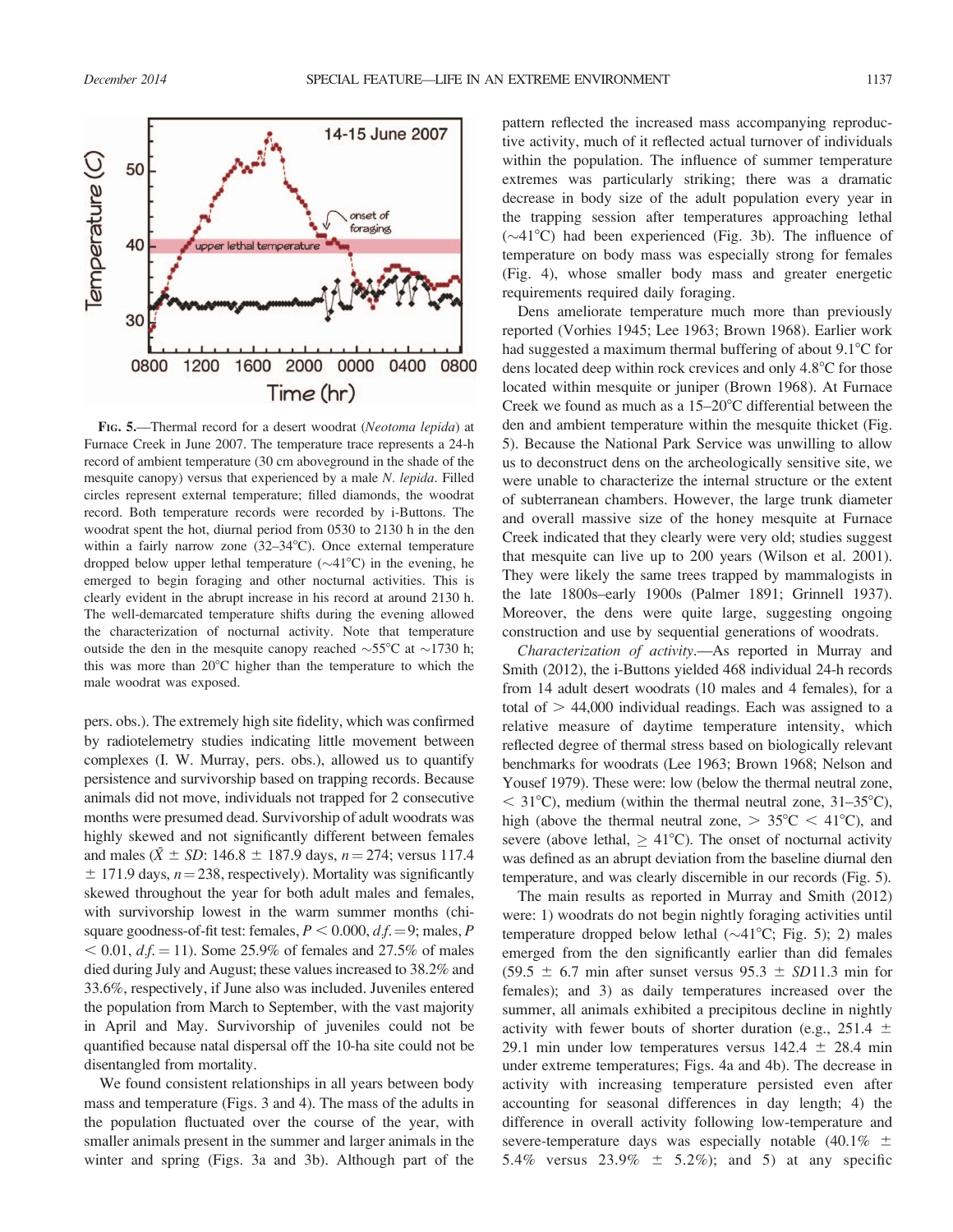TABLE 2.—Dated paleomiddens recovered from Titus Canyon, Death Valley, California. ID = identification;  $CI =$  confidence interval; CA = California;  $NA = not$  applicable.

| Midden ID         | Cave ID          | <b>State</b> | Latitude | Longitude | Elevation (m) | ${\bf N}$ | $^{14}\mathrm{C}$ age | Age SD |
|-------------------|------------------|--------------|----------|-----------|---------------|-----------|-----------------------|--------|
| Tic7 modern       | UNM <sub>2</sub> | CA           | 36.51    | 117.03    | 1,137         | 944       | $\theta$              |        |
| TiC1 modern       | <b>UNM 31</b>    | CA           | 36.51    | 117.03    | 1,200         | 504       | $\theta$              |        |
| UTiC8 modern      | <b>UNM 11</b>    | CA           | 36.49    | 117.01    | 1,443         | 677       | $\theta$              |        |
| UTic12&3 modern   | <b>UNM 10</b>    | CA           | 36.5     | 117       | 1,528         | 409       | $\boldsymbol{0}$      |        |
| UTiC9             | <b>UNM 12</b>    | CA           | 36.49    | 117.01    | 1,447         | 820       | 731                   | 34     |
| UTiC3a            | <b>UNM 46</b>    | CA           | 36.49    | 117       | 1,583         | 1,295     | 1,942                 | 35     |
| TiC15b            | <b>UNM 39</b>    | CA           | 36.49    | 117.08    | 582           | 1,190     | 2,427                 | 37     |
| TiC14             | <b>UNM 38</b>    | CA           | 36.49    | 117.1     | 298           | 1,774     | 2,782                 | 37     |
| TiC8a TOP2        | <b>UNM 36</b>    | CA           | 36.51    | 117.04    | 1,220         | 817       | 3,433                 | 37     |
| TIC16             | UNM 8            | CA           | 36.5     | 114.04    | 1,015         | 470       | 3,781                 | 42     |
| TiC8 BOTTOM B     | <b>UNM 36</b>    | CA           | 36.51    | 117.04    | 1,220         | 1,205     | 4,116                 | 39     |
| UTiC12a           | <b>UNM 10</b>    | CA           | 36.5     | 117       | 1,528         | 988       | 4,529                 | 39     |
| TiC11b            | UNM <sub>6</sub> | CA           | 36.51    | 117.04    | 1,154         | 1,035     | 5,434                 | 46     |
| TiC9c-1           | UNM 4            | CA           | 36.51    | 117.03    | 1,156         | 1,105     | 7,253                 | 45     |
| UTiC <sub>6</sub> | <b>UNM 49</b>    | CA           | 36.49    | 117.01    | 1,513         | 1,180     | 7,626                 | 55     |
| UTiC2b            | <b>UNM 44</b>    | CA           | 36.49    | 117       | 1,576         | 905       | 7,976                 | 47     |
| TiC11a-1          | UNM 6            | CA           | 36.51    | 117.04    | 1,154         | 1,259     | 7,987                 | 47     |
| UTiC2a            | <b>UNM 44</b>    | ${\rm CA}$   | 36.49    | 117       | 1,576         | 656       | 8,543                 | 49     |
| UTiC11a           | <b>UNM 45</b>    | ${\rm CA}$   | 36.49    | 117       | 1,559         | 1,767     | 8,642                 | 65     |
| TiC13b            | UNM7             | ${\rm CA}$   | 36.51    | 117.04    | 1,216         | 501       | 8,692                 | 49     |
| UTiC11b           | <b>UNM 45</b>    | CA           | 36.49    | 117       | 1,559         | 1,740     | 8,749                 | 49     |
| TiC15a            | <b>UNM 39</b>    | CA           | 36.49    | 117.08    | 582           | 375       | 10,720                | 66     |
| TiC11c-2          | UNM <sub>6</sub> | CA           | 36.51    | 117.04    | 1,154         | 385       | 11,191                | 56     |
| TiC <sub>2</sub>  | <b>UNM 32</b>    | CA           | 36.51    | 117.03    | 1,190         | 1,094     | 11,406                | 60     |
| TiC11c-3          | UNM 6            | CA           | 36.51    | 117.04    | 1,154         | 434       | 13,273                | 73     |
| TiC17-take 2      | <b>UNM 41</b>    | CA           | 36.5     | 117.04    | 1,030         | 339       | 14,013                | 76     |
| TiC <sub>4a</sub> | <b>UNM 35</b>    | CA           | 36.51    | 117.03    | 1,250         | 1,308     | 15,056                | 84     |
| TiC4c             | <b>UNM 35</b>    | CA           | 36.51    | 117.03    | 1,250         | 435       | 15,331                | 84     |
| TiC17a&b          | <b>UNM 41</b>    | CA           | 36.5     | 117.04    | 1,030         | 456       | 16,768                | 96     |
| TiC10a            | UNM <sub>3</sub> | CA           | 36.51    | 117.03    | 1,200         | 1,126     | 17,740                | 100    |
| TiC <sub>6</sub>  | UNM <sub>5</sub> | CA           | 36.51    | 117.03    | 1,200         | 1,542     | 18,380                | 140    |
| UTiC1 Back        | <b>UNM 43</b>    | CA           | 36.5     | 117.03    | 1,345         | 588       | 19,400                | 120    |
| TiC10c-1          | UNM <sub>3</sub> | CA           | 36.51    | 117.03    | 1,200         | 745       | 20,020                | 120    |
| TiC10d            | UNM <sub>3</sub> | CA           | 36.51    | 117.03    | 1,200         | 710       | 20,710                | 160    |
| TiC12 TopE        | <b>UNM 37</b>    | CA           | 36.51    | 117.04    | 1,249         | 1,040     | 24,340                | 200    |
| TiC12 TopD        | <b>UNM 37</b>    | CA           | 36.51    | 117.04    | 1,249         | 1,055     | 26,080                | 230    |

temperature, males initiated activity earlier and were active for significantly longer than females (Fig. 4b). Assessment of reproductive status from our trapping data suggested that males spent time both foraging and searching for mates, whereas female activity was mostly geared toward foraging.

Historical Records

Despite the limited sample remaining after restricting our historical analysis to eliminate sources of known bias ( $n = 5$ ) temporal periods), we found a significant relationship between the body length of museum specimens of  $N$ . *lepida* and various temperature metrics (Figs. 3c and 4d). Interestingly, patterns were stronger for females than for males, and for winter over summer temperature anomalies. Because a sufficiently longterm temperature record was not available for Death Valley, we could not regress body mass directly against absolute temperature. Instead, we employed an approach often used in paleostudies and computed the temperature deviations (anomalies) from the long-term record ( $>$  50 years) at a nearby site that did have such a record (St. George, Utah). Note that

woodrat body mass increases as the cube of length (Smith and Betancourt 2003), so the fluctuations in length (Fig. 3c) represent considerable differences in mass of animals in the population over time.

### Paleomidden Analysis

The midden chronosequence recovered from Titus Canyon is one of the most comprehensive obtained to date for a region (Table 2; Fig. 3d). Radiocarbon analysis revealed that the oldest middens were deposited more than 31,000 years ago; moreover, about one-half of the samples were Pleistocene in age.

In general, woodrats responded to late Quaternary climate change as expected; smaller body mass was selected for during warmer periods, and larger body mass was selected for during cooler intervals (Figs. 3d and 4e). In particular, note the extremely large body mass estimated during the late Pleistocene (Table 2) when climate was some  $8-14^{\circ}$ C cooler (Woodcock 1986; Koehler et al. 2005; Jansen et al. 2007). There was a highly significant relationship between woodrat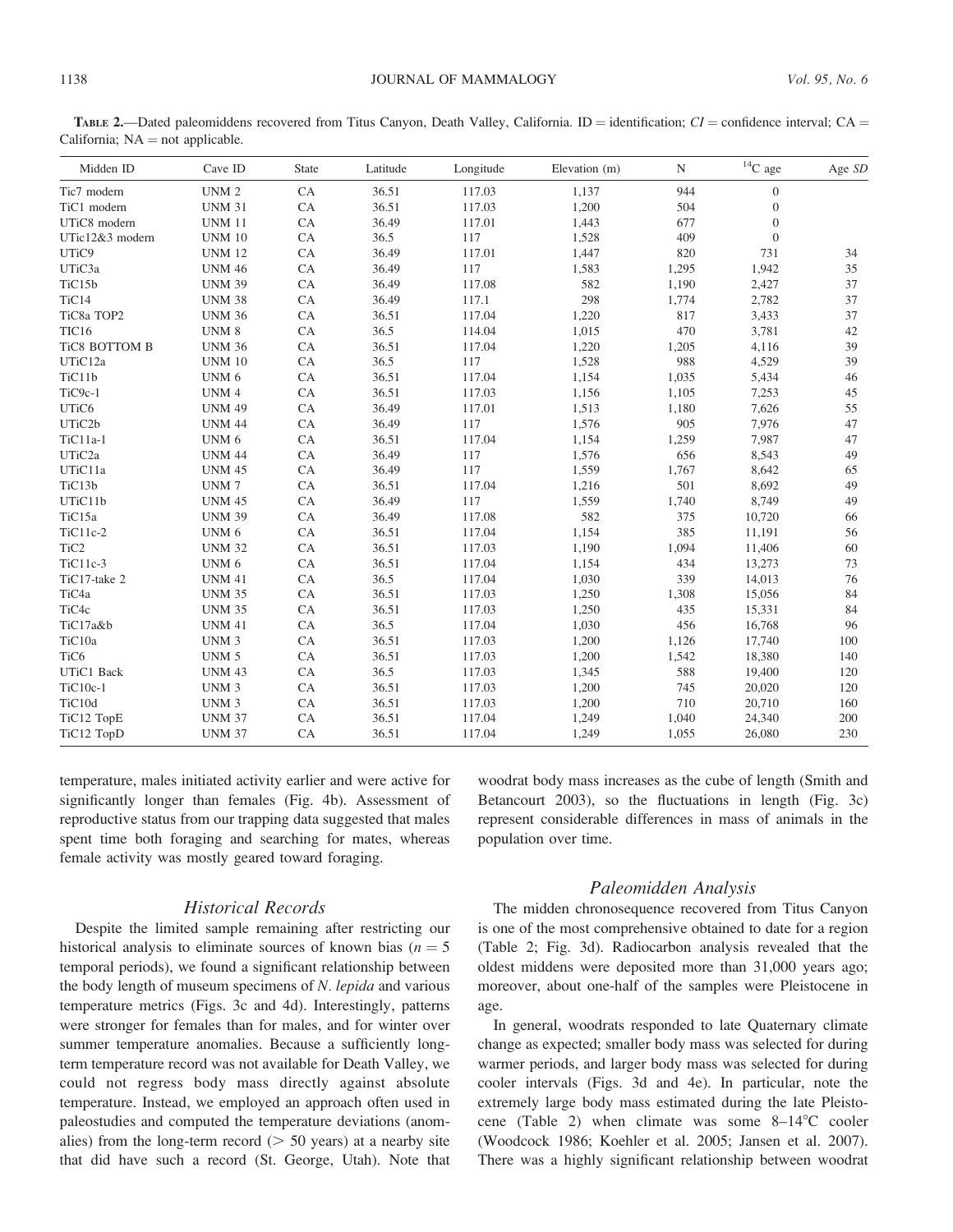#### TABLE 2.—Extended.

|                  |     |         | Calendar age Calendar age SD Material dated Average maximum width (mm) Width SD 95% CI Mass estimate (g) Mass 95% CI Species identified by |       |      |       |       |               |
|------------------|-----|---------|--------------------------------------------------------------------------------------------------------------------------------------------|-------|------|-------|-------|---------------|
| $\boldsymbol{0}$ | 25  | NA      | 5.00                                                                                                                                       | 0.089 | 0.06 | 295.2 | 11.29 | Pellets       |
| $\boldsymbol{0}$ | 25  | NA      | 4.99                                                                                                                                       | 0.147 | 0.09 | 293.8 | 18.67 | Pellets       |
| $\theta$         | 25  | NA      | 4.93                                                                                                                                       | 0.093 | 0.06 | 281.3 | 11.77 | Pellets       |
| $\boldsymbol{0}$ | 25  | NA      | 5.03                                                                                                                                       | 0.143 | 0.09 | 302.4 | 18.12 | Pellets       |
| 685              | 15  | Pellets | 5.13                                                                                                                                       | 0.123 | 0.08 | 322.9 | 15.66 | Pellets       |
| 1,895            | 38  | Pellets | 4.89                                                                                                                                       | 0.086 | 0.05 | 272.7 | 10.93 | Pellets       |
| 2,523            | 130 | Pellets | 5.18                                                                                                                                       | 0.171 | 0.11 | 333.5 | 21.70 | Teeth/pellets |
| 2,883            | 49  | Pellets | 4.93                                                                                                                                       | 0.101 | 0.06 | 280.5 | 12.77 | Pellets       |
| 3,713            | 64  | Pellets | 5.46                                                                                                                                       | 0.164 | 0.10 | 390.5 | 20.85 | Pellets       |
| 4,150            | 65  | Pellets | 5.60                                                                                                                                       | 0.137 | 0.09 | 419.6 | 17.45 | Teeth/pellets |
| 4,677            | 102 | Pellets | 5.37                                                                                                                                       | 0.247 | 0.15 | 371.2 | 31.36 | Pellets       |
| 5,187            | 95  | Pellets | 5.12                                                                                                                                       | 0.076 | 0.05 | 320.6 | 9.60  | Pellets       |
| 6,246            | 37  | Pellets | 4.99                                                                                                                                       | 0.054 | 0.03 | 294.4 | 6.82  | Pellets       |
| 8,084            | 59  | Pellets | 5.12                                                                                                                                       | 0.103 | 0.06 | 321.2 | 13.04 | Pellets       |
| 8,447            | 51  | Pellets | 5.14                                                                                                                                       | 0.135 | 0.08 | 324.1 | 17.16 | Pellets       |
| 8,849            | 104 | Pellets | 5.47                                                                                                                                       | 0.175 | 0.11 | 392.3 | 22.28 | Pellets       |
| 8,861            | 98  | Pellets | 5.49                                                                                                                                       | 0.108 | 0.07 | 397.1 | 13.73 | Pellets       |
| 9,522            | 22  | Pellets | 5.50                                                                                                                                       | 0.144 | 0.09 | 398.5 | 18.23 | Teeth/pellets |
| 9,628            | 67  | Pellets | 5.41                                                                                                                                       | 0.232 | 0.14 | 380.5 | 29.41 | Pellets       |
| 9,655            | 71  | Pellets | 5.10                                                                                                                                       | 0.049 | 0.03 | 316.7 | 6.16  | Pellets       |
| 9,751            | 106 | Pellets | 5.40                                                                                                                                       | 0.077 | 0.05 | 378.2 | 9.78  | Pellets       |
| 12,697           | 54  | Pellets | 5.30                                                                                                                                       | 0.141 | 0.09 | 357.1 | 17.86 | Pellets       |
| 13,092           | 115 | Pellets | 4.96                                                                                                                                       | 0.154 | 0.10 | 288.3 | 19.51 | Pellets       |
| 13,255           | 83  | Pellets | 5.91                                                                                                                                       | 0.122 | 0.08 | 483.1 | 15.50 | Pellets       |
| 15,456           | 134 | Pellets | 5.23                                                                                                                                       | 0.058 | 0.04 | 342.3 | 7.34  | Pellets       |
| 17,261           | 218 | Pellets | 5.54                                                                                                                                       | 0.172 | 0.11 | 406.7 | 21.87 | Pellets       |
| 18,274           | 242 | Pellets | 5.85                                                                                                                                       | 0.054 | 0.03 | 470.2 | 6.87  | Teeth/pellets |
| 18,413           | 301 | Pellets | 5.78                                                                                                                                       | 0.092 | 0.06 | 456.1 | 11.68 | Teeth/pellets |
| 19,991           | 298 | Pellets | 6.14                                                                                                                                       | 0.15  | 0.09 | 528.6 | 18.99 | Teeth/pellets |
| 21,004           | 161 | Pellets | 5.73                                                                                                                                       | 0.113 | 0.07 | 446.2 | 14.31 | Pellets       |
| 22,018           | 333 | Pellets | 6.43                                                                                                                                       | 0.128 | 0.08 | 589.6 | 16.30 | Teeth/pellets |
| 23,092           | 217 | Pellets | 6.15                                                                                                                                       | 0.165 | 0.10 | 531.9 | 20.92 | Pellets       |
| 23,919           | 155 | Pellets | 6.01                                                                                                                                       | 0.095 | 0.06 | 503.2 | 12.08 | Teeth/pellets |
| 24,701           | 253 | Pellets | 5.29                                                                                                                                       | 0.144 | 0.09 | 355.1 | 18.34 | Teeth/pellets |
| 29,116           | 260 | Pellets | 5.85                                                                                                                                       | 0.131 | 0.08 | 470.6 | 16.67 | Teeth/pellets |
| 31,318           | 285 | Pellets | 6.24                                                                                                                                       | 0.151 | 0.09 | 549.5 | 19.22 | Teeth/pellets |

body mass and independently derived global paleotemperature estimates (Fig. 4e;  $df = 33$ ,  $r = 0.602$ ,  $P < 0.001$ ). Although there is certainly gene flow up and down Titus Canyon, there is insufficient variation in physiography or environmental conditions in the Amargosa Range to support much of a body-size gradient with elevation. Thus, most if not all of the fluctuations evident over the late Quaternary were due to in situ adaptation, rather than wholesale extirpation and replacement by differentially sized animals (Smith and Betancourt 2006).

Intriguingly, examination of our data clearly indicates that N. cinerea was present in Titus Canyon during the Pleistocene and early to middle Holocene (Fig. 3d). This was unexpected given the complete absence of this species from the east side of Death Valley today. Yet, our results were unequivocal; in several instances we obtained body-mass estimates of well over 500 g, equivalent to the maximum sizes of N. cinerea from the extreme north of their modern range (Table 2; Smith 1997). Not only was N. cinerea extant, but examination of our data suggests it occupied cave sites as low as 1,015 m during the late Pleistocene (Fig. 3d). This raises the possibility that N. cinerea was widespread across the entire Grapevine Mountains and Amargosa Range during the late Quaternary. Note that although body mass is generally considered to be a poor diagnostic characteristic for species identification, in this instance it provides an easy way to distinguish the 2 species; N. lepida and N. cinerea have virtually nonoverlapping body mass distributions and no overlap at all in the largest size classes (Smith and Betancourt 2006; Smith et al. 2009). Identifications based on mass were confirmed using geometric morphometric analysis of  $> 100$  fossil teeth contained within the middens (Table 2; S. Whiteman, University of New Mexico, pers. comm.).

We found clear evidence of sympatry between N. lepida and N. cinerea over the late Quaternary (Fig. 3d). Desert woodrats migrated into Titus Canyon at the onset of the Holocene. The 2 species were both present in Titus Canyon for much of the Holocene, although they occupied different regions. Middens with overlapping radiocarbon dates suggest at least an  $\sim$ 300-m elevational displacement within the canyon, with N. cinerea occupying the higher cave sites (Fig. 3d; note that elevation of the midden is represented by the color of the datum). As N. cinerea retreated to higher elevations during the middle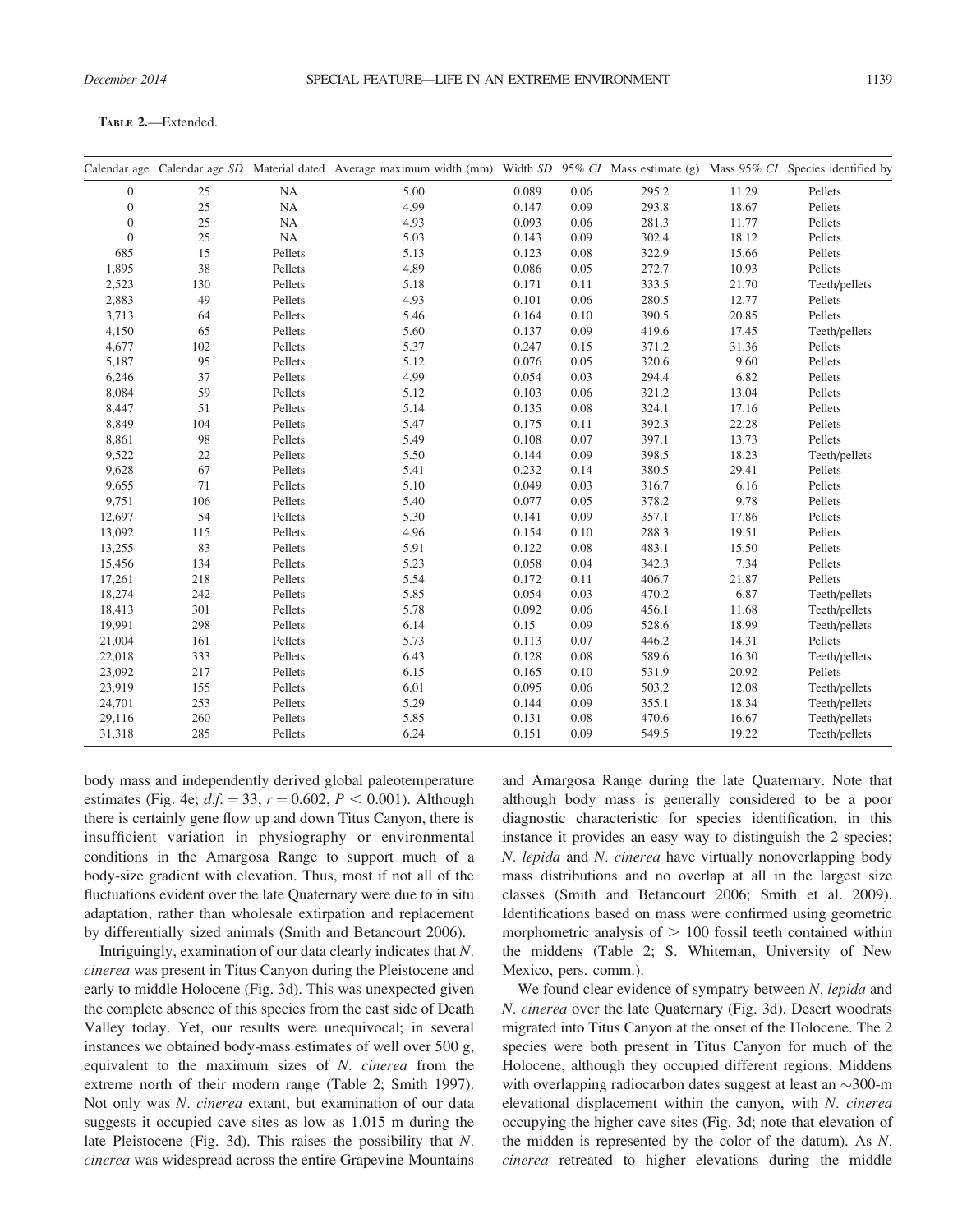Holocene and was ultimately extirpated from Titus Canyon (and indeed the entire Amargosa Range), N. lepida migrated up the elevational gradient (Fig. 3d). Today, N. lepida is found throughout Titus Canyon up to  $\sim$  1,800–1,900 m.

#### **DISCUSSION**

Our study clearly indicates the profound influence of temperature on all aspects of woodrat biology (Table 1). At an individual level, ambient temperature determines when animals emerge from their den, how much time they can invest in essential activities such as foraging and mating, and ultimately, their survival (Figs. 3a, 4a, 4b, and 5). At a population level, these constraints lead to highly predictable fluctuations in the body size of both woodrat species that persist though both space and time (Figs. 3b–d, 4c, and 4d). Although earlier work had amply demonstrated the influence of temperature on woodrats (e.g., Lee 1963; Brown 1968; Brown and Lee 1969; Smith et al. 1995; Smith and Charnov 2001), we demonstrate that the effects are much more pronounced at Death Valley. Here, at the limits of these species' thermal and ecological thresholds, even small fluctuations in temperature have profound effects on the ecology and evolution of the animals.

The solution to the conundrum of how desert woodrats on the valley floor cope with consistently lethal temperatures seems to be closely tied to the presence of honey mesquite (P. glandulosa). The deep taproots of the mesquite are able to effectively access underground water (Phillips 1963). This ability, coupled with their massive size, affords considerable thermal protection and a predictable source of food and water for animals. Hence, woodrats are able to construct and occupy dens that ameliorate temperature to a previously unappreciated degree (Fig. 5). The large thermal differential  $(\sim 15-20^{\circ}C)$  we observed between the interior and exterior of the den may be unique to Death Valley; earlier studies reported thermal buffering of less than  $5^{\circ}$ C for mesquite (Brown 1968). Nonetheless, woodrats must still leave the den to forage and reproduce. Given that temperatures above  $50^{\circ}$ C are likely for more than 3 months of the year (Western Regional Climate Center 2012) with little nocturnal relief, animals consistently face a thermal environment approaching or exceeding their lethal tolerances.

So how do animals cope? One way is by limiting essential activities during stressful thermal conditions (Figs. 4a and 4b). Desert woodrats do not commence nocturnal activity until temperature drops below lethal  $(41^{\circ}C;$  Fig. 5). In practical terms, this means that during the summer they emerge later after sunset than in other seasons. Moreover, as temperature increases, woodrats drastically reduce the number of trips outside the den and spend about one-third less time during each bout. Indeed, we were forced to modify our trapping protocols during the summer because animals died if exposed to high nocturnal temperatures for longer than  $\sim$ 45 min. Because woodrats are dependent on green vegetation for water (Schmidt-Nielsen 1964) and honey mesquite clippings rapidly

lose water (J. Martin, pers. obs.), woodrats cannot rely on cached food supplies, but must forage nightly.

Second, there is strong selection on the body size of female desert woodrats. Larger females experience higher mortality during warmer conditions, leading to a much smaller ''characteristic'' body size during the summer months (Figs. 3a and 4c). Because upper lethal temperature of woodrats scales negatively with body mass (Smith et al. 1995), this provides some physiological ''space'' to cope with high temperatures. However, this does not appear to hold for males. We speculate that their much larger size may allow them to withstand greater degrees of water deprivation (Peters 1983) and thus, remain in the relative thermal safety of the den during particularly stressful periods. Why larger females are favored during other seasons is an open question, but is likely related to a positive scaling of size with fecundity (Smith and Charnov 2001).

The evolutionary history of woodrats in the Death Valley region is complex. Both fossil and molecular analyses suggest that desert woodrats originated in southern coastal California; not only do the coastal clades provide a coalescence signature of stable populations, but the base is approximately an order of magnitude deeper than that for desert clades (Patton and Álvarez-Castañeda 2005; Patton et al. 2008). The oldest fossils reliably identifiable to  $N$ . *lepida* date to 500,000 years ago from Orange County, California (Jefferson 1991). During the cooler conditions of the late Pleistocene, there was a rapid radiation from this core population into the Mojave Desert. This was a fairly recent event, perhaps some 50,000–100,000 years ago (Patton and Álvarez-Castañeda 2005; Patton et al. 2008). At this time, Death Valley would have been a considerably more hospitable place, with summer temperatures some  $8-14^{\circ}C$ cooler (Woodcock 1986; Koehler et al. 2005; Smith et al. 2009; Fig. 1c).

It is likely that N. *cinerea* has been in the region for much longer than N. lepida. Bushy-tailed woodrats are the oldest extant species of woodrat, with fossils dating at least back to the Pliocene ( $\sim$ 3.1 million years ago—Hay 1921). Although their distribution was shifted south during the Pleistocene, the Death Valley region was close to the center of the range (Graham and Lundelius 2010); certainly they were widespread in mountainous regions of the western United States (Harris 1984; Smith 1997). Today, N. cinerea is restricted to higher elevations of the Panamint Range on the west side of Death Valley. However, our paleomidden research in Titus Canyon reveals that these woodrats were present on the east side of the valley throughout the late Pleistocene and into the middle Holocene.

How did the climate shifts of the late Quaternary, which resulted in the establishment of the modern habitat, influence the distribution and evolution of woodrats in this region? For much of the late Quaternary, bushy-tail woodrat populations adapted to climate fluctuations by phenotypic changes in body mass, likely coupled with slight movements upslope and downslope (Fig. 3d). These adaptations followed the patterns expected by Bergmann's rule; during colder episodes woodrats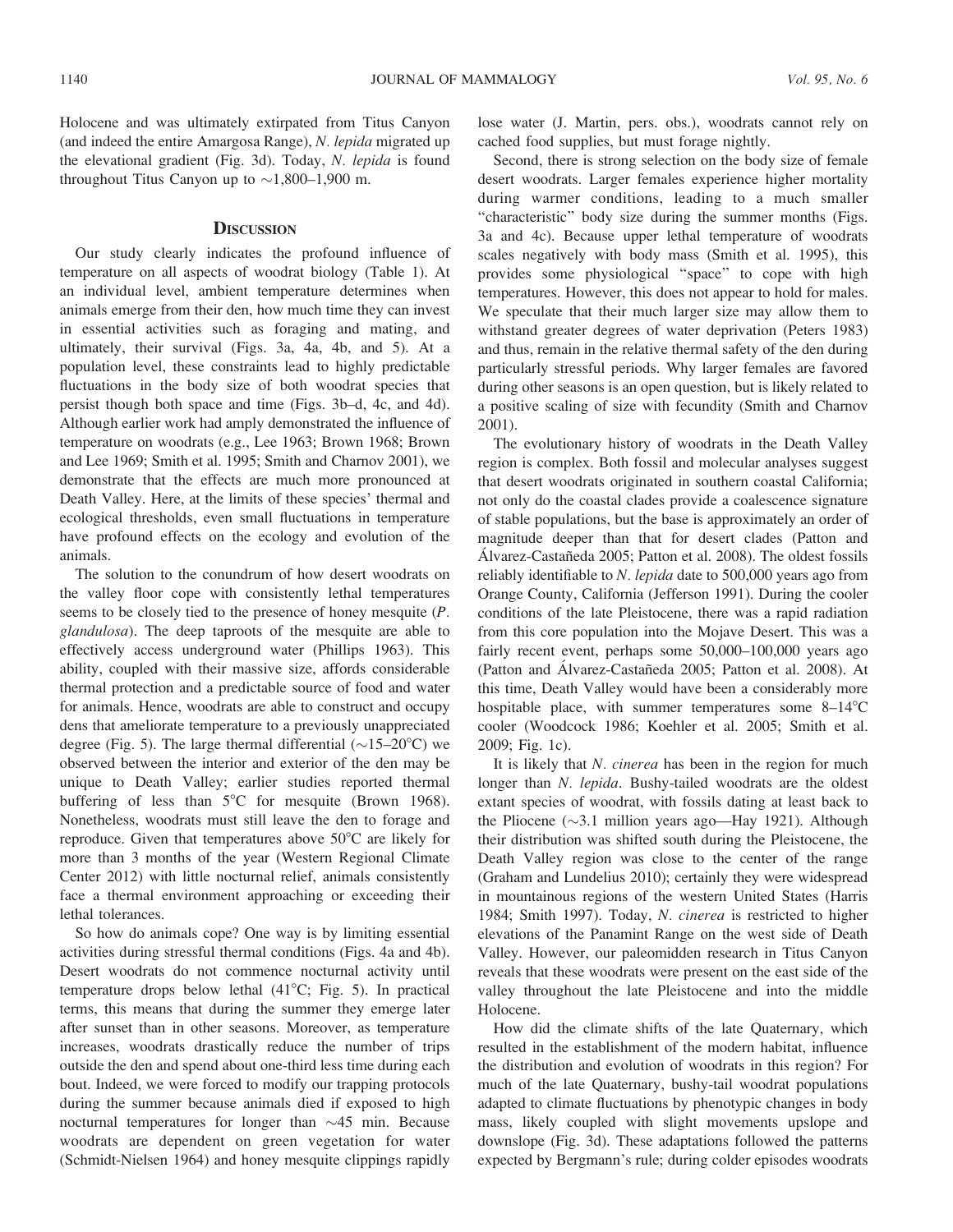were larger, and during warmer intervals, animals were smaller (Fig. 4e). Note that there is much too little physiographic relief in Titus Canyon for animals to cope with climate shifts by simply moving upslope or downslope. The proximate mechanism was probably physiological, as demonstrated by our field studies (Figs. 4a–c). The cooler and wetter environmental conditions supported a very different vegetative community than found today, dominated by juniper (Juniperus sp.) and pinyon pine (Pinus monophylla) at higher elevations (Smith et al. 2009). In particular, the widespread distribution of juniper (Juniperus sp.) may have facilitated the presence of N. cinerea. There was an  $\sim$ 1,000-m downward displacement of juniper in the late Pleistocene in Titus Canyon (Smith et al. 2009).

As climate changed, N. lepida expanded its range to include lower-elevation caves within Titus Canyon (Fig. 3d). For this to occur required both warmer environmental conditions and the absence of the larger dominant species (Smith and Betancourt 2003). The middle Holocene was both warmer and drier (Grayson 1993, 2000). Earlier work documents a clear environmental separation between N. lepida and N. cinerea, with each species responding to different abiotic factors (Grayson 2000; Smith and Betancourt 2003; Smith et al. 2009). Today, N. lepida is not found in habitats where mean January temperatures typically drop below freezing. In contrast, the much larger N. cinerea can tolerate extremely cold winter temperatures, but is unable to cope with warm summer ones (e.g., mean July temperatures  $> \sim 25^{\circ}$ C—Smith and Betancourt 2003). Both species coexisted for the early part of the Holocene, although N. cinerea continued to retreat to higher elevations as climate continued to warm. Eventually N. cinerea was extirpated not only from Titus Canyon, but also from the entire eastern side of Death Valley. What led to this is unknown. Perhaps it was an episode of climate change too abrupt or severe for animals to adapt or perhaps it was the combined effects of continued environmental change and small effective population size. Although the Grapevine Mountains do reach over 2,600 m in elevation, there is considerably less available habitat at higher elevational zones (Smith et al. 2009). Such range contractions for N. cinerea during the middle Holocene have been seen in other Great Basin habitats (Grayson 2000).

By integrating modern and historic studies, we have been able to obtain a holistic perspective of the influence of temperature on woodrats (Table 1). Paleomiddens, in particular, provide a unique and incomparable historical record. Indeed, within 1 elevational gradient in Death Valley, we were able to observe the entire spectrum of predicted possible responses to anthropogenic climate change: adaptation in situ, range contraction and expansion, and even local extirpation (Fig. 3d). Our results demonstrate both the dynamic nature of distributional boundaries, which clearly responded to even fine-scale climate fluctuations of the late Quaternary, as well as some of the likely proximate causal mechanisms. Temperatures in Death Valley are predicted to increase by  $2.0-5.0^{\circ}$ C within the next 100 years (Cayan et al. 2009). Leaving aside the potential influences on mesquite (e.g., lowering of the water table or increased salinity of underground water), such shifts will further constrain the activity and survivorship of animals during the summer and will lead to changes in the body size of the population. Finally, although we have not addressed this issue here, consider that virtually all biological rates and times scale with body size (Peters 1983). Thus, even small changes in body size have profound effects on the ecology of animals and on their role in ecological communities (Smith 2012).

#### **ACKNOWLEDGMENTS**

We thank the many curators and associates of the Smithsonian Natural History Museum, the Museum of Vertebrate Zoology (University of California Berkeley), and the Museum of Southwest Biology (University of New Mexico) for their assistance with museum specimens. E. Charnov provided insightful comments and theoretical advice; E. Thorne and A. Raniszewski assisted with woodrat trapping; K. Esquibel, E. Elliott Smith, and F. Whiteman assisted with paleomidden collection, processing, and analysis; and M. Essington and D. Ek of the National Park Service provided administrative and logistical support for fieldwork within Death Valley National Park. J. Goheen was instrumental in initiating the projects in Death Valley; we thank him for his enthusiasm. We worked under supervision of the Animal Care and Use Committee of the University of New Mexico (protocol 08UNM073-TR-100489); research in Death Valley National Park was conducted under National Park Service permit DEVA-2004-SCI-0031. Funding was provided by a National Science Foundation grant to F. A. Smith (BIO-DEB-0344620).

#### LITERATURE CITED

- BERGMANN, C. 1847. Ueber die Verhältnisse der Wärmeökonomie der Thiere zu ihrer Grösse. Göttinger Studien 1:595–708.
- BETANCOURT, J. L., AND T. R. VAN DEVENDER. 1981. Holocene vegetation in Chaco Canyon, New Mexico. Science 214:656–658.
- BETANCOURT, J. L., T. R. VAN DEVENDER, AND P. S. MARTIN. 1990. Packrat middens: the last 40,000 years of biotic change. University of Arizona Press, Tucson.
- BROWN, J. H. 1968. Adaptation to environmental temperature in two species of woodrats, Neotoma cinerea and N. albigula. Miscellaneous Publications, Museum of Zoology, University of Michigan 135:1–48.
- BROWN, J. H., AND A. K. LEE. 1969. Bergmann's rule and climatic adaptation in woodrats (Neotoma). Evolution 23:329–338.
- CAYAN, D., ET AL. 2009. Climate change scenarios and sea level rise estimates for California 2008 Climate Change Scenarios Assessment. California Climate Change Center CEC-500-2009-014-F:1– 50.
- COLLIER, M. 1990. An introduction to the geology of Death Valley. Death Valley Natural History Association, Death Valley.
- DAHL-JENSEN, D., ET AL. 1998. Past temperatures directly from the Greenland ice sheet. Science 282:268–271.
- EL FADLI, K. I., ET AL. 2013. World Meteorological Organization assessment of the purported world record  $58^{\circ}$ C temperature extreme at El Azizia, Libya (13 September 1922). Bulletin of the American Meteorological Society 94:199–204.
- FAIRBANKS, R. G., ET AL. 2005. Marine radiocarbon calibration curve spanning 0 to 50,000 years B.P. based on paired 230Th/234U/238U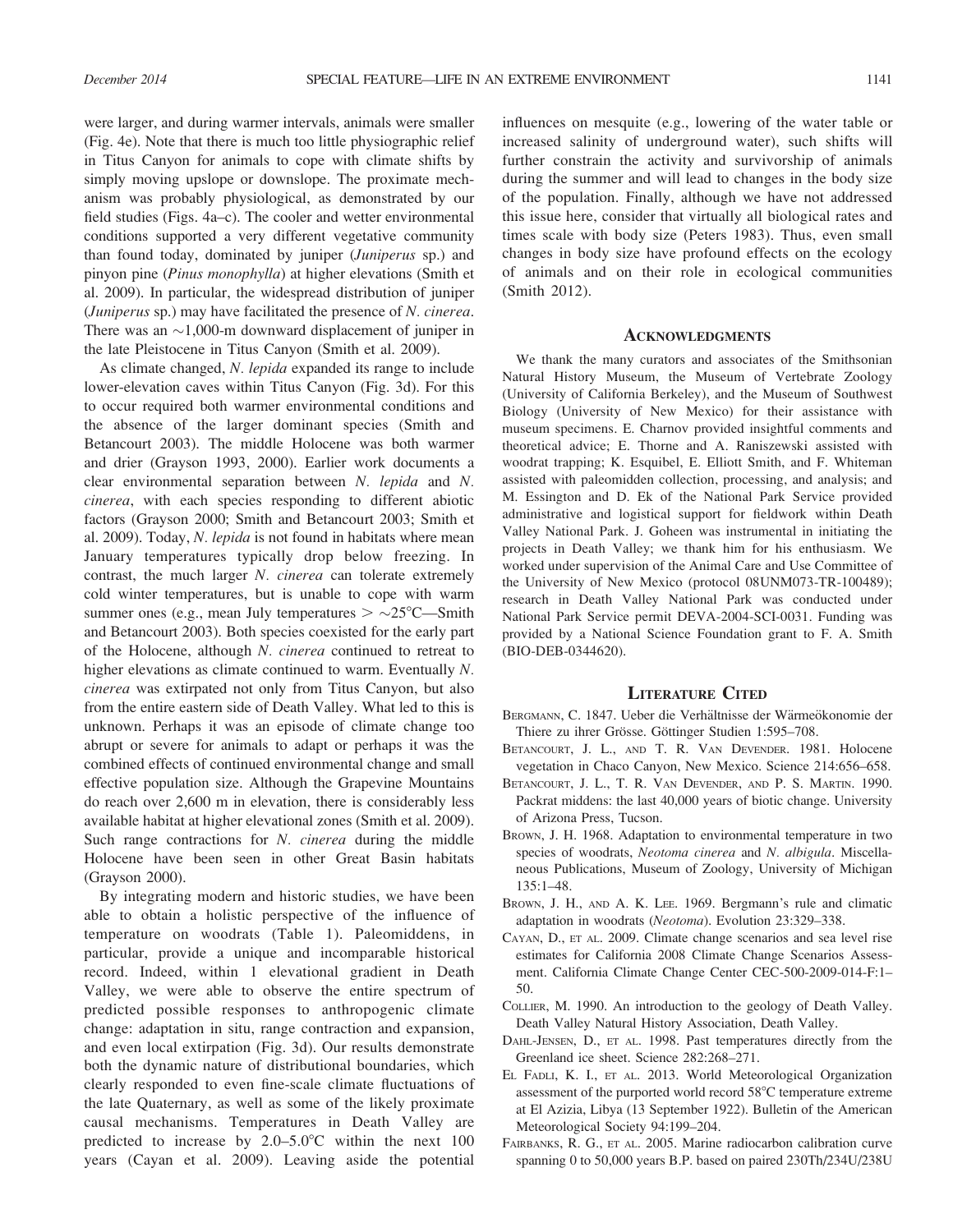and 14C dates on pristine corals. 2005. Quaternary Science Reviews 24:1781–1796.

- FIERO, B. 1986. Geology of the Great Basin. Max C. Fleischmann Series in Great Basin Natural History. University of Nevada Press, Reno.
- GRAHAM, R. W., AND E. L. LUNDELIUS, JR. 2010. FAUNMAP II: new data for North America with a temporal extension for the Blancan, Irvingtonian and early Rancholabrean. FAUNMAP II database, version 1.0. http://www.ucmp.berkeley.edu/faunmap/. Accessed 15 November 2012.
- GRAYSON, D. K. 1993. The desert's past: a natural prehistory of the Great Basin. Smithsonian Institution Press, New York.
- GRAYSON, D. K. 2000. Mammalian responses to middle Holocene climatic change in the Great Basin of the western United States. Journal of Biogeography 27:181–192.
- GRINNELL, J. 1937. Mammals of Death Valley. Proceedings of the California Academy of Sciences 23:115–169.
- HARRIS, A. H. 1984. Neotoma in the late Pleistocene of New Mexico and Chihuahua. Pp. 164–178 in Contributions to Quaternary vertebrate paleontology: a volume in memorial to John E. Guilday (H. H. Genoways and M. R. Dawson, eds.). Special Publications of Carnegie Museum of Natural History 8:1–538.
- HAY, O. P. 1921. Descriptions of species of Pleistocene Vertebrata, types or specimens of most of which are preserved in the United States National Museum. Proceedings of the United States National Museum 59:599–642.
- HUNT, C. B. 1967. Physiography of the United States. W. H. Freeman, San Francisco, California.
- HUNT, C. B., T. W. ROBINSON, W. A. BOWLES, AND A. L. WASHBURN. 1966. Hydrologic basin, Death Valley, California. Geological Survey Professional Paper 494-B:1–138.
- IBM CORPORATION. 2011. IBM SPSS statistics, version 20.0. IBM Corporation, Armonk, New York.
- INTERGOVERNMENTAL PANEL ON CLIMATE CHANGE. 2012. IPCC 2012: summary for policymakers. Pp. 1–19 in Managing the risks of extreme events and disasters to advance climate change adaptation. A Special Report of Working Groups I and II of the Intergovernmental Panel on Climate Change (C. B. Field, et al., eds.). Cambridge University Press, Cambridge, United Kingdom.
- JANSEN, E., ET AL. 2007. Palaeoclimate. Pp. 433–497 in Climate change 2007: the physical science basis. Contribution of Working Group I to the Fourth Assessment Report of the Intergovernmental Panel on Climate Change (S. Solomon, et al., eds.). Cambridge University Press, Cambridge, United Kingdom.
- JEFFERSON, G. T. 1991. A catalogue of late Quaternary vertebrates from California. Part two, mammals. Natural History Museum of Los Angeles County Technical Report 7:1–129.
- JOUZEL, J., ET AL. 2007. Orbital and millennial Antarctic climate variability over the past 800,000 years. Science 317:793–796.
- KING, P. B. 1977. The evolution of North America. Princeton University Press, Princeton, New Jersey.
- KOEHLER, P. A., R. S. ANDERSON, AND W. G. SPAULDING. 2005. Development of vegetation in the central Mojave Desert of California during the late Quaternary. Palaeogeography, Palaeoclimatology, Palaeoecology 215:297–311.
- LEE, A. K. 1963. The adaptations to arid environments in woodrats of the genus Neotoma. University of California Publications in Zoology 64:57–96.
- LI, J. R., T. K. LOWENSTEIN, C. B. BROWN, T. L. KU, AND S. D. LUO. 1996. A 100 ka record of water tables and paleoclimates from salt cores, Death Valley, California. Palaeogeography, Palaeoclimatology, Palaeoecology 123:179–203.
- LOWENSTEIN, T. K., ET AL. 1999. 200 ky paleoclimate record from Death Valley salt core. Geology 27:3–6.
- MACMILLEN, R. E. 1964. Population ecology, water relations, and social behavior of a southern California semidesert rodent fauna. University of California Press, Berkeley.
- MAYR, E. 1956. Geographic character gradients and climatic adaptation. Evolution 10:105–108.
- MCMAHON, T. 1973. Size and shape in biology. Science 179:1201– 1204.
- MILLER, A. H. 1946. Vertebrate inhabitants of the pinyon association in the Death Valley region. Ecology 27:54–60.
- MURRAY, I. W., AND F. A. SMITH. 2012. Estimating the influence of the thermal environment on activity patterns of the desert woodrat (Neotoma lepida) using temperature chronologies. Canadian Journal of Zoology–Revue Canadienne de Zoologie 90:1171–1180.
- NATIONAL PARK SERVICE. 2013. Reconstruction of pluvial Lake Manly. http://en.wikipedia.org/wiki/File:Lake\_Manly\_system.png. Accessed November 2012.
- NELSON, Z. C., AND M. K. YOUSEF. 1979. Thermoregulatory responses of desert woodrats, Neotoma lepida. Comparative Biochemistry and Physiology 63:109–113.
- PALMER, T. S. 1891. List of localities visited by the Death Valley expedition. North American Fauna 7:361–402.
- PATTON, J. L., AND S. T. ALVAREZ-CASTAÑEDA. 2005. Phylogeography of the desert woodrat, Neotoma lepida, with comments on systematics and biogeography. Pp. 375–388 in Contribuciones mastozoológicas en homenaje a Bernardo Villa (V. Sánchez-Cordero and R. Medillín, eds.). Instituto de Biología y Instituto de Ecología, UNAM, México, Distrito Federal, México.
- PATTON, J. L., D. G. HUCKABY, AND S. T. ÁLVAREZ-CASTAÑEDA. 2008. The evolutionary history and a systematic revision of woodrats of the Neotoma lepida group. University of California Press, Berkeley.
- PETERS, R. H. 1983. The ecological implications of body size. Cambridge University Press, Cambridge, United Kingdom.
- PHILLIPS, W. S. 1963. Depth of roots in soil. Ecology 44:424.
- QUANTUMSOFT. 2010. ProFit statistical software, version 6.2.8. QuantumSoft Developers, Uetikon am See, Switzerland.
- ROOF, S., AND C. CALLAGAN. 2003. The climate of Death Valley. Bulletin of American Metereological Society 84:1725–1739.
- SCHMIDT-NIELSEN, B., AND K. SCHMIDT-NIELSEN. 1950. Pulmonary water loss in desert rodents. American Journal of Physiology 162:31–36.
- SCHMIDT-NIELSEN, K. 1964. Desert animals: physiological problems of heat and water. Clarendon Press, Oxford, United Kingdom.
- SIKES, R. S., W. L. GANNON, and the Animal Care and Use Committee of the American Society of Mammalogists. 2011. Guidelines of the American Society of Mammalogists for the use of wild mammals in research. Journal of Mammalogy 92:235–253.
- SMITH, F. A. 1992. Evolution of body size among woodrats from Baja California, Mexico. Functional Ecology 6:165–273.
- SMITH, F. A. 1995. Den characteristics and survivorship of woodrats (Neotoma lepida) in the eastern Mojave Desert. Southwestern Naturalist 40:366–372.
- SMITH, F. A. 1997. Neotoma cinerea. Mammalian Species 564:1–8.
- SMITH, F. A. 2012. Some like it hot. Science 335:924–925.
- SMITH, F. A., AND J. L. BETANCOURT. 1998. Response of bushy-tailed woodrats (Neotoma cinerea) to late Quaternary climatic change in the Colorado Plateau. Quaternary Research 50:1–11.
- SMITH, F. A., AND J. L. BETANCOURT. 2003. The effect of Holocene temperature fluctuations on the evolution and ecology of Neotoma